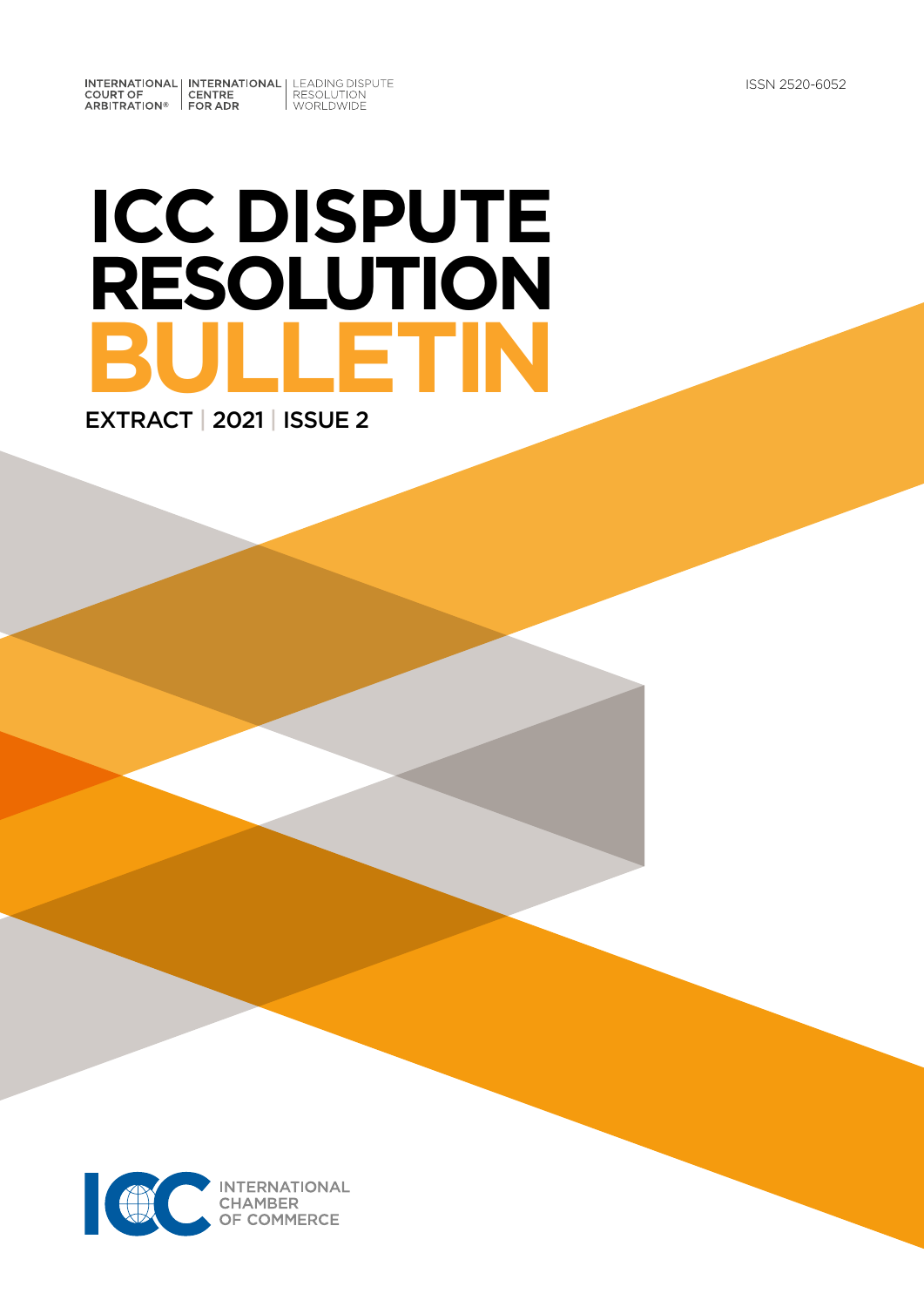# ICC Dispute Resolution Bulletin | 2021 Issue 2

E-journal of the International Chamber of Commerce (ICC) Périodique numérique de la Chambre de commerce internationale

#### **Editors-in-Chief** | **Rédacteurs en chef**

Julien Fouret Samaa Haridi

#### **Editorial Board** | **Comité de rédaction**

Cecilia Azar

Chiann Bao

Utku Cosar

Valeria Galindez

Rémy Gerbay

Daniel Kalderimis

Tejas Karia

Swee Yen Koh

Yasmine Lahlou

Reza Mohtashami QC

Sara Nadeau-Séguin

Ziad Obeid

Ucheora Onwuamaegbu

Dámaso Riaño

Othmane Saadani

Sabina Sacco

Galina Zukova

Alberto Zuleta

#### **Dispute Resolution Services Publications**

Stéphanie Torkomyan, Publications Manager

Claire Héraud, Senior Publications Assistant

Articles for publication should be sent to the Editors-in-Chief, members of the Editorial Board, or to the Publications Manager (stn@iccwbo.org). Suggestions for book reviews are also welcome.

ICC Publication No. @21BUL2 ISBN: 978-92-842-0597-4 ISSN: 2520-6052

#### **Price** | **Prix**

Subscription | abonnement : 180 euros (excl. VAT | hors TVA) Per issue | par numéro : 49 euros (excl. VAT | hors TVA)

#### **Publication date | Date de parution**

June 2021 | juin 2021

#### **Published by ICC | Édité par ICC**

Président, directeur de la publication : John Denton

Head Office 33-43 avenue du Président Wilson 75116 Paris, France

Directeur général, directeur adjoint de la publication : Emmanuel Jolivet

Copyright © 2021

#### International Chamber of Commerce (ICC)

All rights reserved. No part of this work may be reproduced, distributed, transmitted, translated or adapted in any form or by any means except as permitted by law without the written permission of the ICC. Authors should request the permission of ICC prior to any reproduction or subsequent publication of an article (electronic or print). Permission can be requested from ICC through copyright.drs@iccwbo.org.

Tous droits réservés. Il est interdit de reproduire, de distribuer, de transmettre, de traduire ou d'adapter tout ou partie de cet ouvrage, sous quelque forme ou par quelque procédé que ce soit, en dehors des exceptions prévues par la loi, sans l'autorisation écrite de la Chambre de commerce internationale. Toute demande d'autorisation est à adresser à copyright.drs@iccwbo.org.

#### Disclaimer

Except where otherwise indicated, the views expressed and statements made herein are those of their authors and should not be construed as creating any duty, liability or obligation on the part of the ICC and its constituent bodies, including the International Court of Arbitration, the International Centre for ADR and their respective Secretariats.

Sauf indication contraire, les points de vue et les commentaires exprimés dans la présente publication sont ceux de leur(s) auteur(s) et ne sauraient créer aucun devoir, ni aucune responsabilité ou obligation à la charge de la Chambre de commerce internationale ou de ses organes, y compris la Cour internationale d'arbitrage, le Centre international d'ADR et leurs secrétariats respectifs.

#### **Trademarks**

ICC, the ICC logo, CCI, International Chamber of Commerce (including Spanish, French, Portuguese and Chinese translations), World Business Organization, International Court of Arbitration and ICC International Court of Arbitration (including Spanish, French, German, Arabic and Portuguese translations) are all trademarks of the ICC, registered in several countries.

ICC, le logo ICC, CCI, International Chamber of Commerce (y compris des traductions en espagnol, français, portugais et chinois) World Business Organization, International Court of Arbitration et ICC International Court of Arbitration (y compris des traductions en espagnol, français, allemand, arabe et portugais) sont des marques de la Chambre de commerce internationale et ont été enregistrées dans plusieurs pays.

#### **Subscriptions/Individual issues**

#### publications@iccwbo.org

The ICC Dispute Resolution Bulletin is available :

- ICC Knowledge 2 Go at <https://2go.iccwbo.org/>
- ICC Digital Library at http://library.iccwbo.org/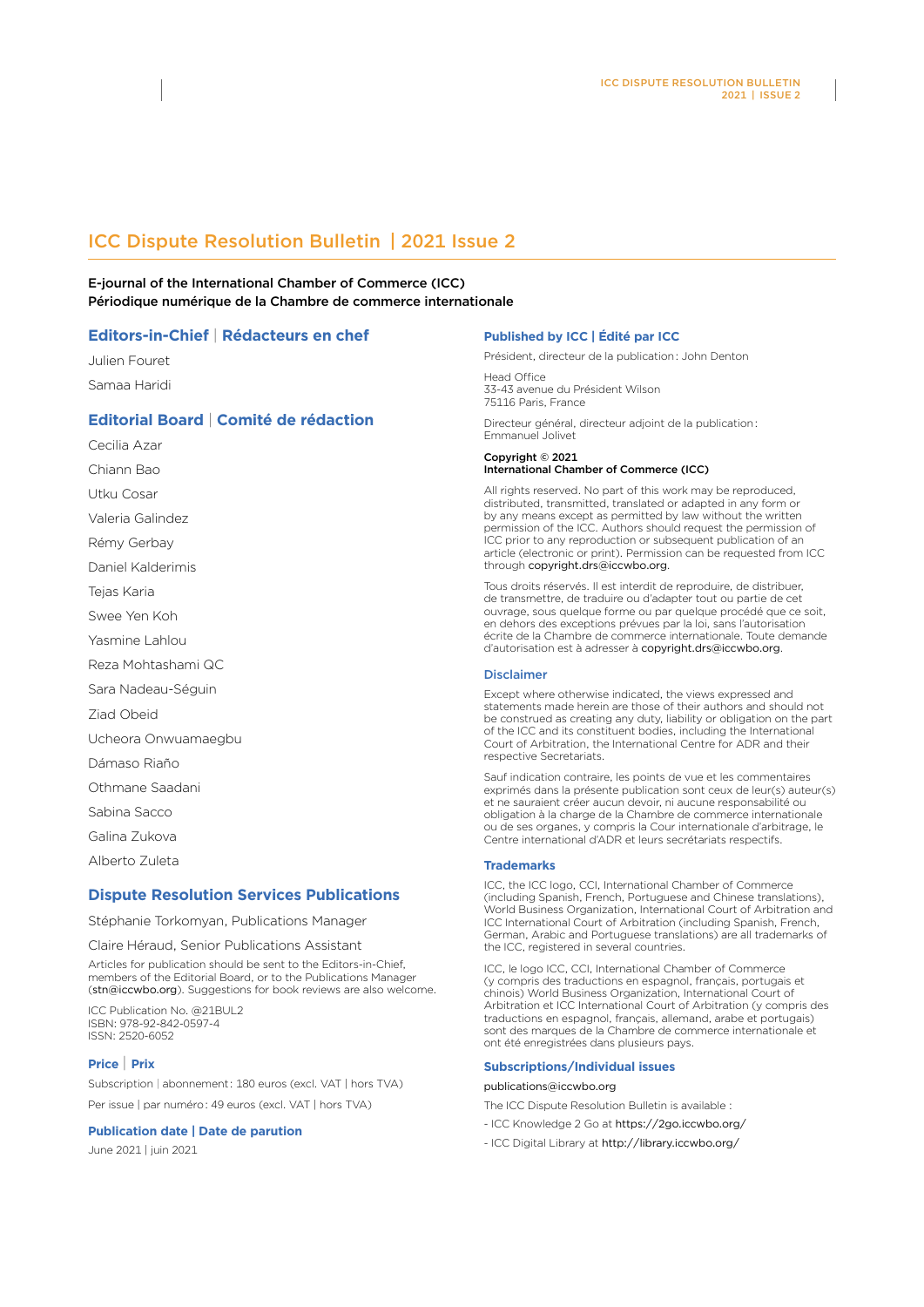# **Issues for Arbitrators to Consider Regarding Experts**

An Updated Report of the ICC Commission on Arbitration and ADR

This Report of the ICC Commission on Arbitration and ADR is an update of a 2009 Report prepared by the Task Force 'Guidelines for ICC Expertise Proceedings'. The Report has been updated by Erik Schäfer and David B. Wilson, co-chairs of the initial Task Force, and is now aligned with the 2021 ICC Rules of Arbitration, the ICC Expert Rules in force as from 1 February 2015, as well as recently released Commission Reports.

#### I. Introduction

This text is intended to help guide arbitrators on issues that they should consider regarding tribunal-appointed and party-appointed experts in arbitrations under the ICC Rules of Arbitration ('Rules of Arbitration'). The text may also be useful in arbitrations to which the Rules of Arbitration do not apply. Specifically, the text explores how to use experts effectively and efficiently, with an eye toward avoiding certain approaches that may cause problems during or even after the arbitration.

In ICC Arbitrations, experts may be used to prove or establish facts that are relevant to the merits of the parties' dispute. Experts also may be used to help arbitrators understand relevant issues of law that will govern the tribunal's decision on the merits (e.g. where the arbitrators are unfamiliar with the laws applicable to the dispute).

The Rules of Arbitration include two distinct mechanisms for the appointment and use of experts. Under Article 25(2), the tribunal may hear testimony from experts whom one or more parties appoint to offer testimony relevant to the parties' dispute. Under Article 25(3), after consulting with the parties, the arbitral tribunal may retain one or more experts directly, define their terms of reference, receive their reports, and permit the parties to question them at the hearing. Whether the expert is party-appointed or tribunalappointed, the Rules of Arbitration give the tribunal considerable flexibility regarding how experts may be used in the arbitration, and likely more flexibility than would be available in national courts.

#### II. Party-appointed experts

#### **A. What is a party-appointed expert's role and status?**

Although parties also may retain expert consultants who will not be called to testify, the only partyappointed experts who are likely to concern the arbitral tribunal are those retained to testify before the tribunal as witnesses. Experts may be appointed by one or more parties.

It is up to the party to decide whether to attempt to prove its case through evidence from a party-appointed expert. The party or parties who retain the expert are responsible for defining the expert's tasks and for arranging remuneration and other practical issues with the expert.

Regardless of which party or parties appoint them, party-appointed experts are witnesses – nothing more and nothing less. As with any other witness, the arbitral tribunal may reasonably expect and require that a party-appointed expert tell the truth when he or she testifies. The expert's duty to testify truthfully overrides any other duty that an expert might believe that he or she owes to a party (Section II(F) below).

Whatever the expert's qualifications, the expert is not the decision-maker in the arbitration. The arbitral tribunal remains solely responsible for determining the facts of the case and applying the law to the facts to resolve the parties' dispute. The tribunal cannot delegate its role to an expert.

Thus, the arbitral tribunal is and remains responsible for giving whatever weight it deems appropriate to an expert witness's testimony, just as the tribunal would for any other witness in the arbitration. When weighing an expert's testimony, the arbitral tribunal should consider factors such as:

the factual and legal issues presented in the arbitration;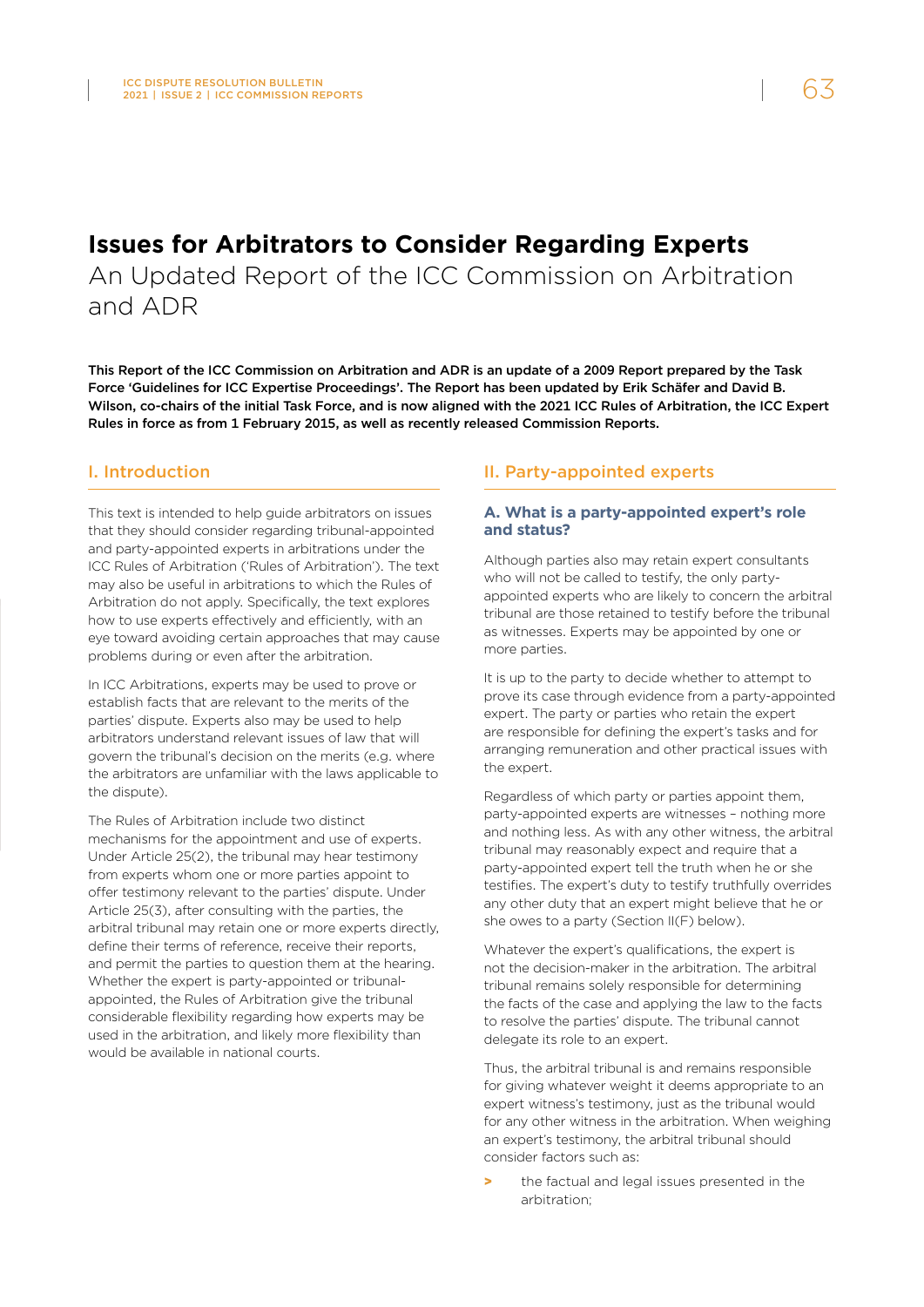- > the expert's qualifications and experience:
- > the care and attention that the expert used when formulating his or her opinions;
- > whether the expert is biased towards a party or conclusion;
- > whether the expert's opinions were derived based on a methodology recognized by other experts in the field;
- whether the expert reached unreasonable or irrelevant findings;
- > whether the expert's answers to questions from opposing counsel or the tribunal reduce the value of the expert's opinions;
- > the expert's overall credibility while testifying; and
- > other factors that the arbitral tribunal deems relevant.

#### **B. What directions, if any, should the arbitral tribunal issue concerning experts before a party appoints an expert?**

Subject to the arbitral tribunal's oversight and direction (Section II(C) below), the parties may agree on the timing and method of presenting expert evidence. If the parties do not agree, the arbitral tribunal usually will discuss these issues with the parties and issue appropriate directions. Usually, this is done early in the arbitration during the Case Management Conference at which the time schedule for the proceedings is established, although the tribunal may decide to issue directions later in the proceedings if the tribunal believes that it does not yet have sufficient information about the need for expert testimony.

Moreover, if the circumstances warrant and subject to any prior agreements between the parties, the arbitral tribunal, after consulting the parties and in accordance with Article 22(2) of the Rules of Arbitration, may establish an explicit rule requiring any expert to certify that the findings set forth in the expert's report are true and that the opinions expressed are correct to the best of the expert's knowledge. This duty may or may not exist in the national legal systems with which the expert is familiar. The tribunal can provide further clarifying directions, as necessary. By providing early notice of this requirement, the tribunal can help to avoid surprises later in the proceedings.

#### **C. Must the arbitral tribunal agree to hear testimony from an expert witness if one or more parties wish to offer expert evidence?**

No. Under Article 25(2) of the Rules of Arbitration the arbitral tribunal retains discretion to decide whether to hear expert evidence from party-appointed experts. Nonetheless, under Article 22(4) of Rules of Arbitration, the arbitral tribunal is responsible for ensuring that each party has a 'reasonable opportunity to present its case'. Thus, the arbitral tribunal may be reluctant to refuse a party's request to offer expert testimony, out of concern that it might deprive the party of its rights and expose the arbitral award to the risk of being set aside. As a practical matter, expert evidence concerning specific, disputed matters that are relevant to the arbitral tribunal's decision normally should be heard.

The tension between Article 22(4) and Article 25(2) often can be resolved through guidance from the arbitral tribunal, as discussed in subsection (D) below.

#### **D. When should the arbitral tribunal encourage or discourage the parties from relying on expert evidence?**

When formulating the terms of reference and otherwise in administering the arbitration, it is entirely appropriate for the arbitral tribunal to provide guidance to the parties on whether expert evidence is likely to help the tribunal to resolve disputed issues in the arbitration. If the tribunal indicates that expert evidence is unlikely to be helpful, most parties will not attempt to offer it. Likewise, the tribunal may indicate the need to narrow the scope of the expert's evidence to specific relevant issues.

When deciding what guidance to provide, the arbitral tribunal may wish to consider the following questions:

(i) Does the resolution of the parties' dispute require technical or other specialized knowledge?

In many cases, the answer to this question will be no. In this case, expert evidence will be unnecessary. For example, although a dispute over defects in the construction of a power plant is likely to require technical or other specialized knowledge, a dispute involving a routine claim for breach of a commercial contract will not, except perhaps with regard to damages.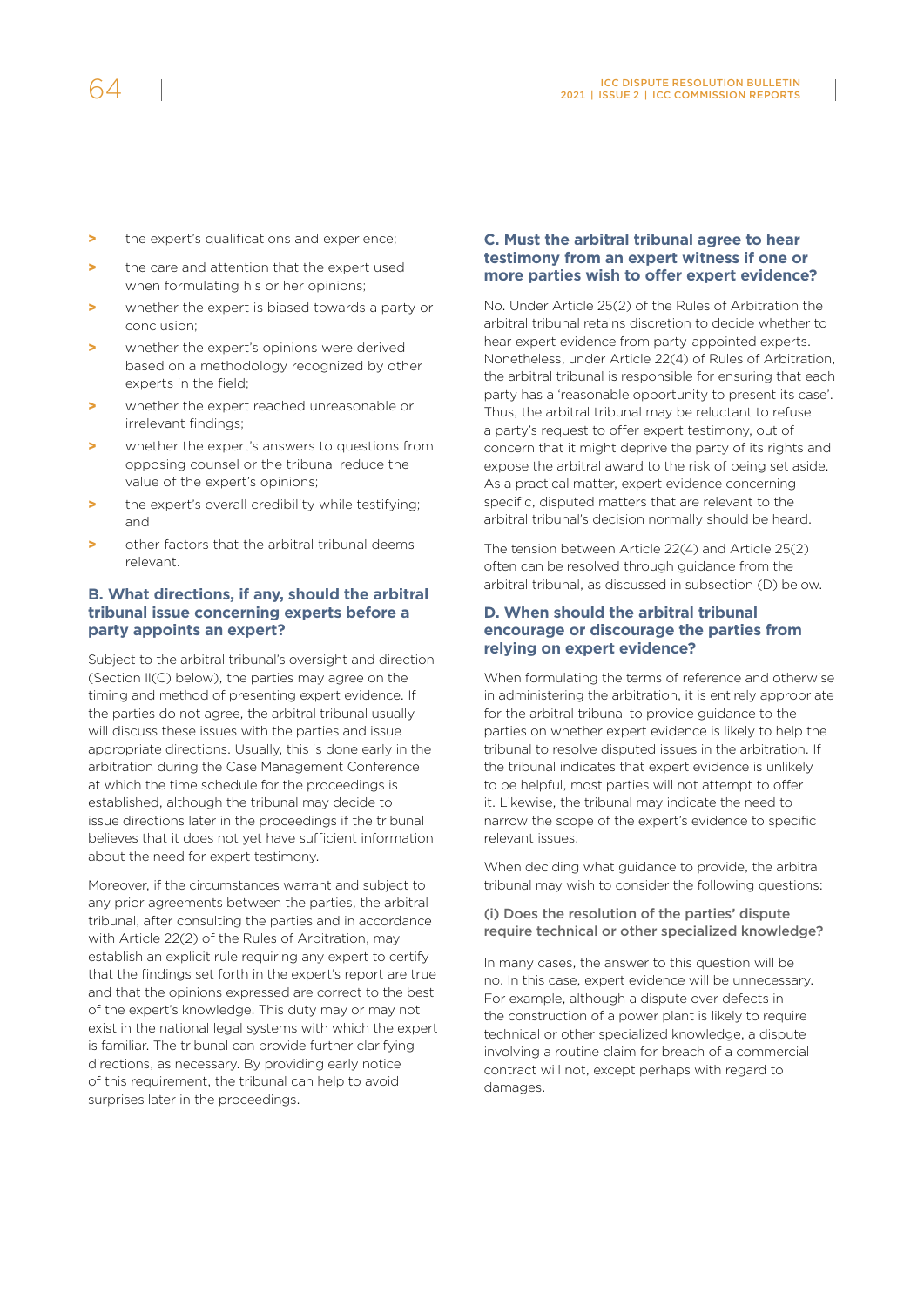#### (ii) Does the tribunal already possess the necessary technical or specialized knowledge?

Even where technical or other specialized knowledge is required to resolve the parties' dispute, expert evidence may be unnecessary if the tribunal itself has the needed expertise. Thus, for example, if the dispute involves an issue of Swedish law and the tribunal includes Swedish attorneys, it may not be helpful for the tribunal to hear testimony from attorneys or law professors on Swedish law. Likewise, if the dispute involves a dispute over construction defects, it may not always be helpful to hear expert evidence if the arbitrator is an engineer with expertise in the area relevant to the parties' dispute and thus understands the relevant technical issues without the need for further explanation from a party-appointed expert.

If the dispute involves specialized knowledge other than the applicable law (which falls squarely within the tribunal's duties) and only one member of a threearbitrator tribunal possesses the required expert knowledge, the situation becomes more complex because of the need to avoid a de facto in camera expertise proceeding. In other words, unless the parties expressly agree, it is neither expected nor recommended that one arbitrator will perform an independent expert investigation or evaluation on which the other arbitrators would rely in making their decision. Many problems exist with this approach, not the least of which is that it reduces the parties' ability to comment on, ask questions about and, if appropriate, challenge what the expert has done.

In some arbitrations, all parties have intended that the tribunal should include arbitrators with certain expert skills, so as to avoid the need to educate the arbitral tribunal on specific issues through a retained expert. In these circumstances, the arbitral tribunal should ensure that:

- adequate procedural protections can be implemented to avoid what would amount to an in camera expertise proceeding;
- the scope of expert fact-finding activities can be delegated and carried out by the arbitrator(s) concerned in a more cost and time-efficient manner than could a tribunal-appointed or party-appointed expert; and
- the relationship among the arbitrators is such that they are comfortable entrusting one of their number with the task.

#### (iii) Are the parties' employees or officers able to testify competently concerning the disputed issues?

Evidence from retained experts is not necessary in every arbitration. Officers or employees of the parties may be experts in the relevant industries and thus able to testify competently on technical matters in a manner that helps the arbitral tribunal understand and resolve disputed factual issues.

#### (iv) What impact will expert evidence have on the costs of the arbitration?

Retained expert witnesses do not work for free, nor are they inexpensive. Expert witness fees can materially increase the overall costs of the arbitration, even without taking into account the corollary impact on attorneys' fees and hearing time. The potential benefit of a party-appointed expert should thus be evaluated in the light of these increased costs.

#### (v) How else can the arbitral tribunal help the parties to save time and costs when retaining experts?

To reduce time and costs, the arbitral tribunal may wish to encourage the parties jointly to retain a single expert on a particular subject, rather than one expert on each side.

The arbitral tribunal should candidly discuss all of these issues with the parties and try to obtain a consensus on whether these costs are likely to be worthwhile given the particular issues in dispute.

#### **E. How should the arbitral tribunal communicate with party-appointed experts?**

In general, the tribunal does not communicate directly with a party-appointed expert, except when the expert is testifying at a hearing. If the tribunal has a question regarding a procedural matter, it should raise this question through counsel to the party who engaged the expert.

#### **F. What duties does the expert owe to the arbitral tribunal?**

The tribunal should insist that the expert testify truthfully in response to all questions from the arbitral tribunal and the parties' respective counsel.

The expert must comply with the tribunal's directions regarding expert testimony, including for example, whether expert testimony will be allowed, the form of the expert's work product, when the work product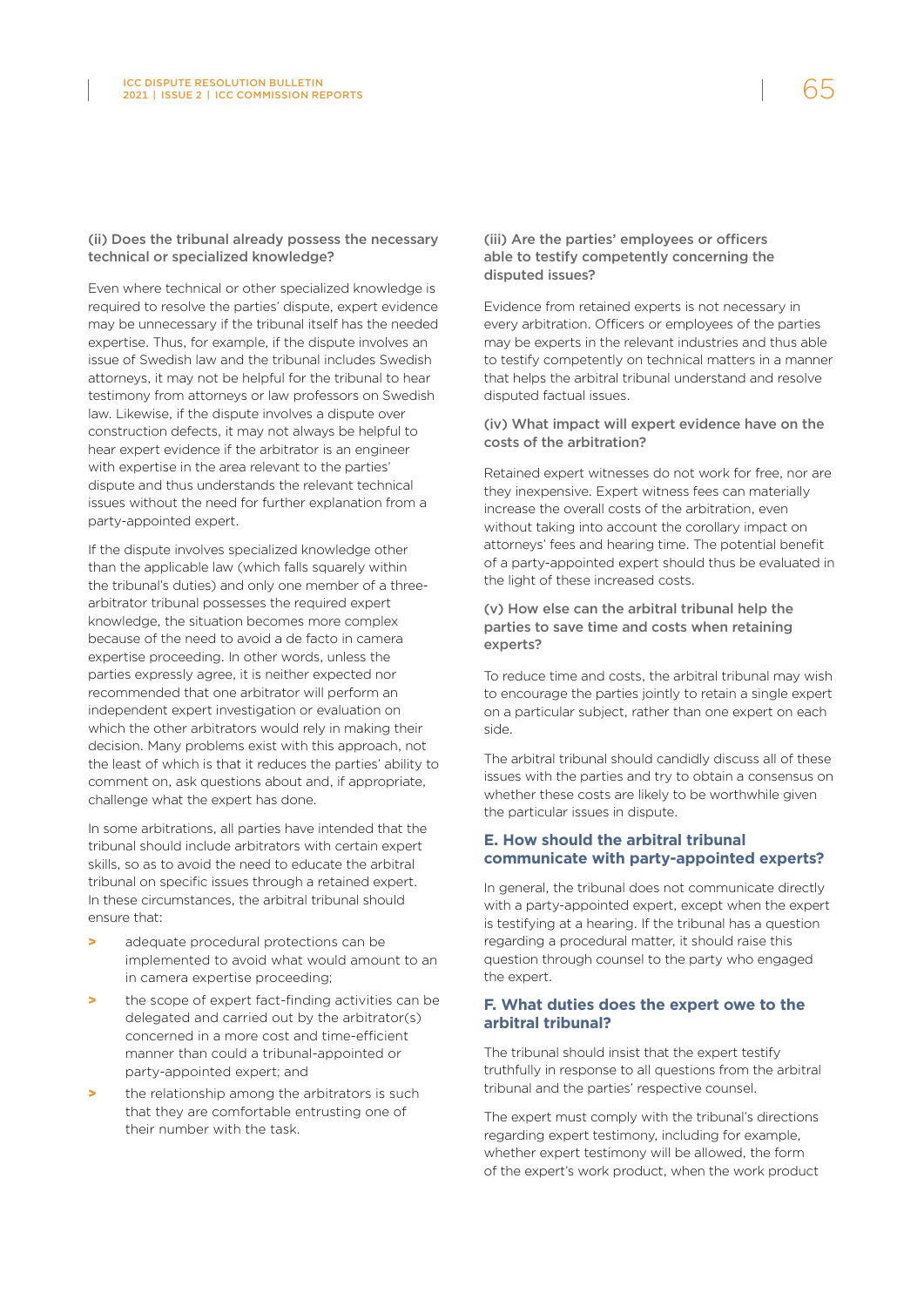is due, whether the witness will be accepted as an expert, how long the expert will be permitted to testify, directions to answer particular questions; and so forth.

In some countries, an expert witness also may have certain obligations to the tribunal under the regulations of a professional body or licensing authority to which the expert is subject or otherwise under national law.

In some national court systems, $1$  party-appointed experts who are designated as testimonial witnesses are deemed to have an affirmative duty to assist the court that overrides the expert's duty to the appointing party. Apparently, this duty is construed to be broader than the expert's duty to testify truthfully.

Neither the Rules of Arbitration nor arbitration laws, such as those based on the UNCITRAL Model Law on International Commercial Arbitration, presently include an explicit rule to this effect.

Although the parties may agree on such a procedural rule (e.g. in the agreement to arbitrate or in the terms of reference signed by all parties), it is far from clear whether arbitrators may or should establish or apply a rule of this kind.

Some arbitrators and arbitration practitioners argue that the arbitral tribunal should issue directions establishing an affirmative 'duty to assist the tribunal' upon party-appointed experts in ICC Arbitration. The proponents of this approach argue that establishing such a duty will encourage experts to be independent and thus more likely to help the tribunal determine the true facts and issue a just award. Although the proponents acknowledge that such a duty is not specified in the Rules of Arbitration, they argue that unless the parties agree otherwise, the tribunal has the power to establish the duty through an order under Articles 22(2) and 25(1) of the Rules of Arbitration. The proponents of this approach argue that enabling the arbitral tribunal to issue instructions directly to the expert is a practical solution to a possible 'battle of experts', which might otherwise cause the tribunal to appoint its own expert as permitted under Article 25(3) of the Rules of Arbitration.

Other arbitrators and arbitration practitioners argue that imposing an affirmative duty to assist the tribunal upon party-appointed experts ignores the distinction in the Rules of Arbitration between party-appointed experts and tribunal-appointed experts. Although Article 25(3) gives the arbitral tribunal the right to define the terms of reference for tribunal-appointed experts, Article 25(2) does not mention a similar

right with respect to a party-appointed expert. When appointing an expert under Article 25(3), the tribunal, in consultation with the parties, defines the expert's mission. By contrast, a party-appointed expert's mission is negotiated between the expert and the party or parties who appoint the expert, taking into account factors such as:

- the expert's expertise and how the expert can help the party prove its case;
- the expert's fees for performing the needed analysis; and
- the time required to perform that analysis.

The distinction between party-appointed experts and tribunal appointed experts is important when one tries to understand precisely what the 'duty to assist' the tribunal would entail. Because the Rules of Arbitration do not mention such a duty, the arbitral tribunal must define the duty's scope directly or by reference to some body of law. As a practical matter, this means that the duty's scope would vary from case to case and from tribunal to tribunal. Under either scenario, if the duty to assist is broader than the duty to testify truthfully, serious problems exist in connection with defining any objective standard for the duty's limits. For example, would the duty require the expert to perform analyses that interest the tribunal, but which (a) the appointing party cannot afford or considers irrelevant; (b) would delay the arbitration's timely completion; or (c) would go beyond the expert's defined mission? Further, if the arbitral tribunal believes that the expert has testified truthfully but has not sufficiently 'assisted' the tribunal, is the appointing party subject to some sort of consequence (e.g. adverse inferences)?

In summary, opponents of the 'duty to assist' approach argue that if the arbitral tribunal is concerned that a party-appointed expert would not be sufficiently independent or 'helpful', the tribunal should consider appointing an expert itself. If the tribunal believes that a party-appointed expert is slanting his or her findings or testimony for the benefit of the appointing party, the tribunal may properly decide to give the expert's testimony little or no weight (Section II(A) above). The tribunal will need to weigh testimony and judge the credibility of expert witnesses regardless of whether the tribunal establishes a duty to assist.

These include the United Kingdom, Hong Kong, Australia and New Zealand, but not the USA.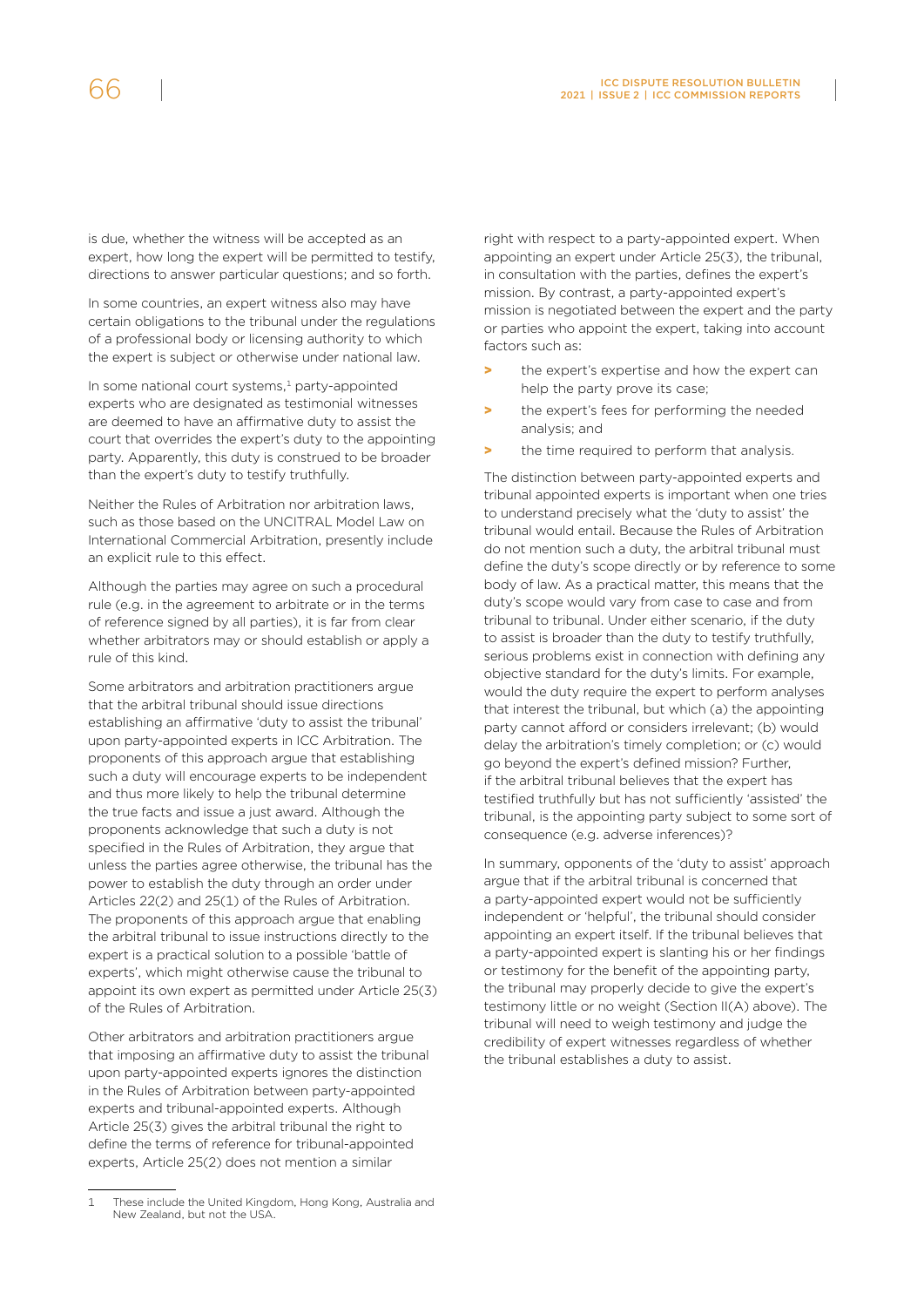#### **G. What directions, if any, should the arbitral tribunal issue regarding the expert's report or other work product?**

The tribunal has discretion to decide whether to require the expert to provide a report or other work product in advance of the hearing and the form that the report or other work product should take. Tribunals frequently order reports in one of two forms:

- a detailed narrative report of the expert's analysis and conclusions, or
- a witness statement setting out the expert's analysis and conclusions in the form of an affidavit or declaration. 2

In almost all arbitrations, directions from the tribunal requiring the expert to submit his or her work product in advance of the hearing will be helpful to the tribunal and the parties. This approach is also likely to shorten the time needed for the hearing.

The arbitral tribunal should require the expert's work product to be communicated to all parties in accordance with a set or agreed time schedule. Normally, it will help to expedite the hearing and focus the issues if the tribunal also gives the parties the opportunity to comment on or rebut the opposing party's expert's report before the hearing and to supplement the expert's report to clarify issues that the opposing side raises (Sections (H) and (I) below).

(i) What can the arbitral tribunal do if a proposed expert lacks the qualifications to testify competently, if the expert's methodology is unsatisfactory, or if the expert's report is otherwise deficient?

The tribunal has discretion to decide how to address and resolve these sorts of issues.

When doubts arise regarding the witness's qualifications to testify as an expert or the methodology that the witness used to reach his or her conclusions, the question is usually whether the tribunal should refuse to permit the expert to testify at all or whether the tribunal should address these concerns when weighing the witness's testimony. Thus, where the tribunal believes that the witness is not really an expert or where the witness's methodology is fatally flawed, the tribunal might permit the witness to testify, but choose to give the witness's testimony little or no weight.

On the other hand, if the expert's qualifications are not in dispute, but the expert fails to comply with the tribunal's directions regarding the submission of a satisfactory pre-hearing report or witness statement, the question is whether the expert's failure to comply prejudices the opposing party's ability to prepare for and present its case at the hearing. Under these circumstances, the tribunal might issue remedial directions, such as barring the expert from testifying (at least until the deficiency is corrected) or limiting the expert's testimony to the material specifically addressed in the report or witness statement.

(ii) How does the arbitral tribunal resolve a party's objections to another party's party-appointed expert or an expert jointly retained by both parties?

The arbitral tribunal should resolve objections after hearing from the parties, and taking into account each party's right to have a reasonable opportunity to present its case. Objections can take several forms, including for example:

#### *a. Objections alleging a conflict of interest*

A party may object based on the allegation that the expert has a conflict of interest that would preclude the expert from testifying.

Prior service to, or relationship with, the party who retained the expert. Where the basis of the alleged conflict is the expert's prior service to, or relationship with, the party that calls the expert, the tribunal usually will find that the conflict does not preclude the expert from testifying, but may affect the weight that the arbitral tribunal gives to the expert's testimony.

Prior service to, or relationship with, the objecting **party.** Where the objecting party alleges that the expert's prior service to, or relationship with, the objecting party should preclude the expert from testifying, the issue usually is whether the expert previously obtained trade secrets or other confidential information from the objecting party, and is precluded by contract or applicable law from using or disclosing that information. This fact pattern can be difficult to resolve, and requires the arbitral tribunal to evaluate factors, including:

- the dates, nature and duration of the prior relationship between the objecting party and the expert;
- > whether the expert obtained trade secrets or other confidential information from the objecting party;

See Annex II below and 'Issues for Experts Acting Under the ICC Expert Rules or the ICC Rules of Arbitration' available at [www.iccwbo.org/commission-arbitration-ADR](http://www.iccwbo.org/commission-arbitration-ADR) and [https://](https://library.iccwbo.org/dr-commissionreports.htm) [library.iccwbo.org/dr-commissionreports.htm](https://library.iccwbo.org/dr-commissionreports.htm).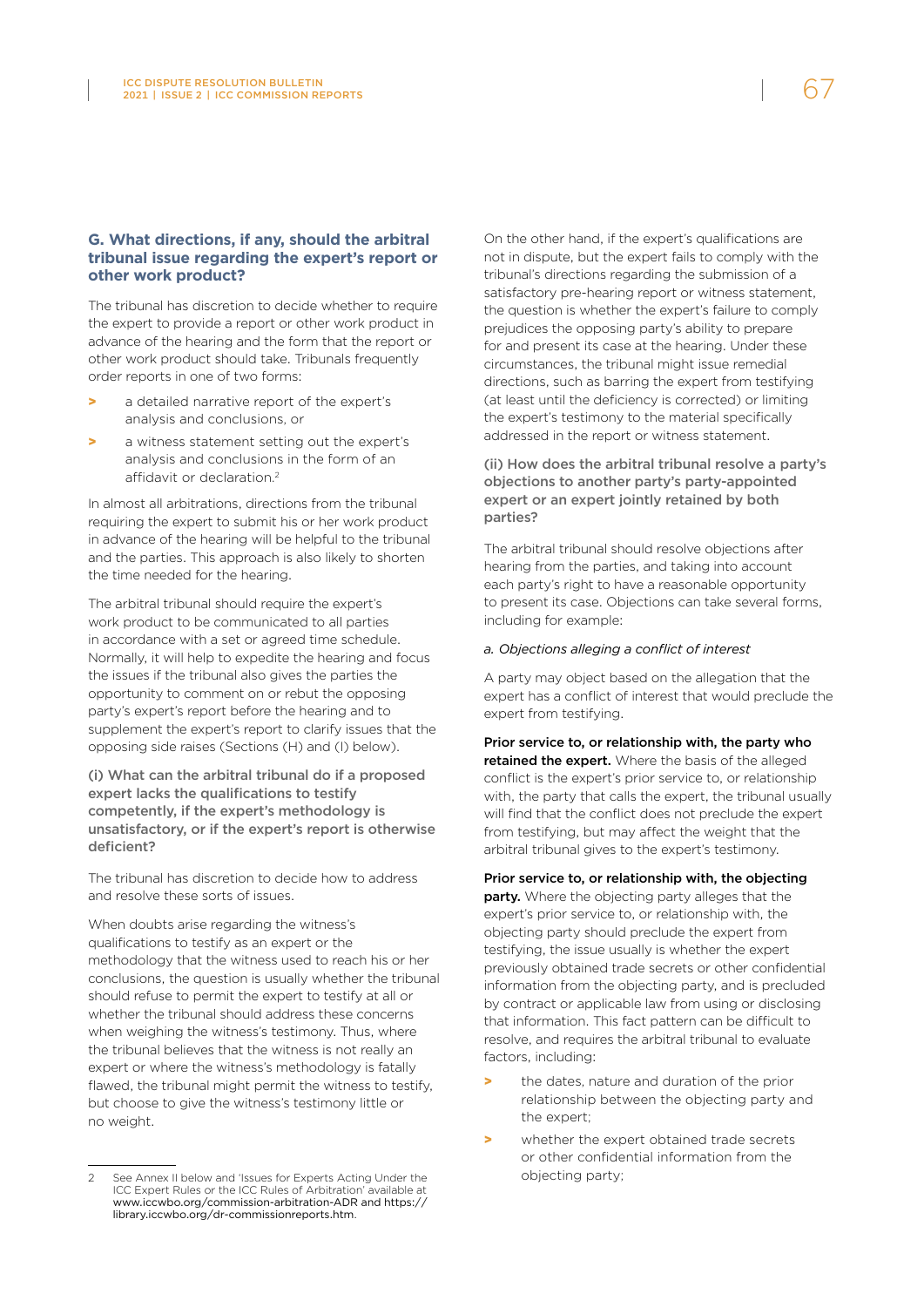- > contractual or legal prohibitions on the disclosure of that information;
- > the nature of the expert's engagement in the arbitration;
- the likelihood that the expert will use or disclose the protected information when serving the opposing party; and
- > whether the objecting party has waived the conflict.

Prior service to, or relationship with, one or more members of the arbitral tribunal. Here, a party objects to the opposing party's expert because the expert has a personal or professional relationship with one or more members of the tribunal that is alleged to compromise the tribunal's ability to hear and weigh the expert's testimony objectively and impartially. Examples of relationships that might result in objections include:

- an existing or previous business relationship with one or more of the arbitrators (e.g. expert and arbitrator both partners in the same firm), and
- **>** an existing or prior consulting or other relationship with one or more of the arbitrators (e.g. the arbitrator is currently using the expert in a case in which the arbitrator is counsel; the expert is acting as arbitrator in a case in which the arbitrator is counsel; the expert retained the arbitrator in some capacity, etc.).

In these circumstances, the arbitral tribunal must decide whether allowing the expert to testify would create the appearance of impropriety; and the hardship that would result to the party who retained the expert if the expert is not permitted to testify. Arbitrators should deal with these situations with due regard to the specific case and the parties' legitimate expectations. If any doubt exists as to whether a party might object, the relationship with the expert should be disclosed to the parties as soon as practicable.

#### *b. Objections to the expert's qualifications*

Based on the expert's professional biography or statements made by the expert orally or in writing a party may object to the opposing party's expert's qualifications (Section G(i) above).

#### *c. Objections to the expert's methodology*

A party may argue that expert's methodology is not a proper basis for the expert's opinion (Section G(i) above).

#### *d. Objections based on contacts between the expert and counsel for the party who retained him or her*

A party may sometimes challenge the opposing party's expert's credibility based on contacts between the expert and the party who appointed him or her. These contacts occur in almost every case because counsel usually needs to be educated by the expert concerning the subject matter of the expert's expertise, in order for counsel to present his or her client's case competently. In common law systems, this approach is completely appropriate and acceptable. The retaining party would otherwise also need to retain an additional expert (a socalled 'shadow expert') to assist counsel, thus resulting in additional costs.

Thus, the question may arise as to whether and to what extent information exchanged between counsel and the expert must be disclosed. Opinions are divided in this regard. In many civil law systems, only court-appointed experts are regarded as acceptable and any *ex parte* contacts between a party and an expert is inappropriate. Common law systems allow such contacts, but usually require communications between counsel and expert to be disclosed when the expert is endorsed as a testimonial witness. Communications with experts who are not expected to testify (i.e. consulting experts) remain privileged and non-disclosable. In systems where privilege may be waived, this sometimes results in extensive requests for discovery and extensive questioning of the expert during testimony concerning the expert's communications with the appointing counsel.

The Rules of Arbitration, most *lex arbitri*, and arbitration practice do not provide guidance in this regard. Thus, the issue of privilege should be resolved by agreement of the parties or if the parties do not agree, by the arbitral tribunal under Article 21(1) of the Rules of Arbitration, whenever practicable, after hearing from the parties.

The following approach is recommended:

- The issue should be addressed and resolved as early as practicable and before testimonial expert witnesses are named in the arbitral proceedings.
- Experts who give evidence should be required to disclose the facts upon which they rely in forming their opinions, including the source from which these facts have been obtained (e.g. test results, project documentation and any other source).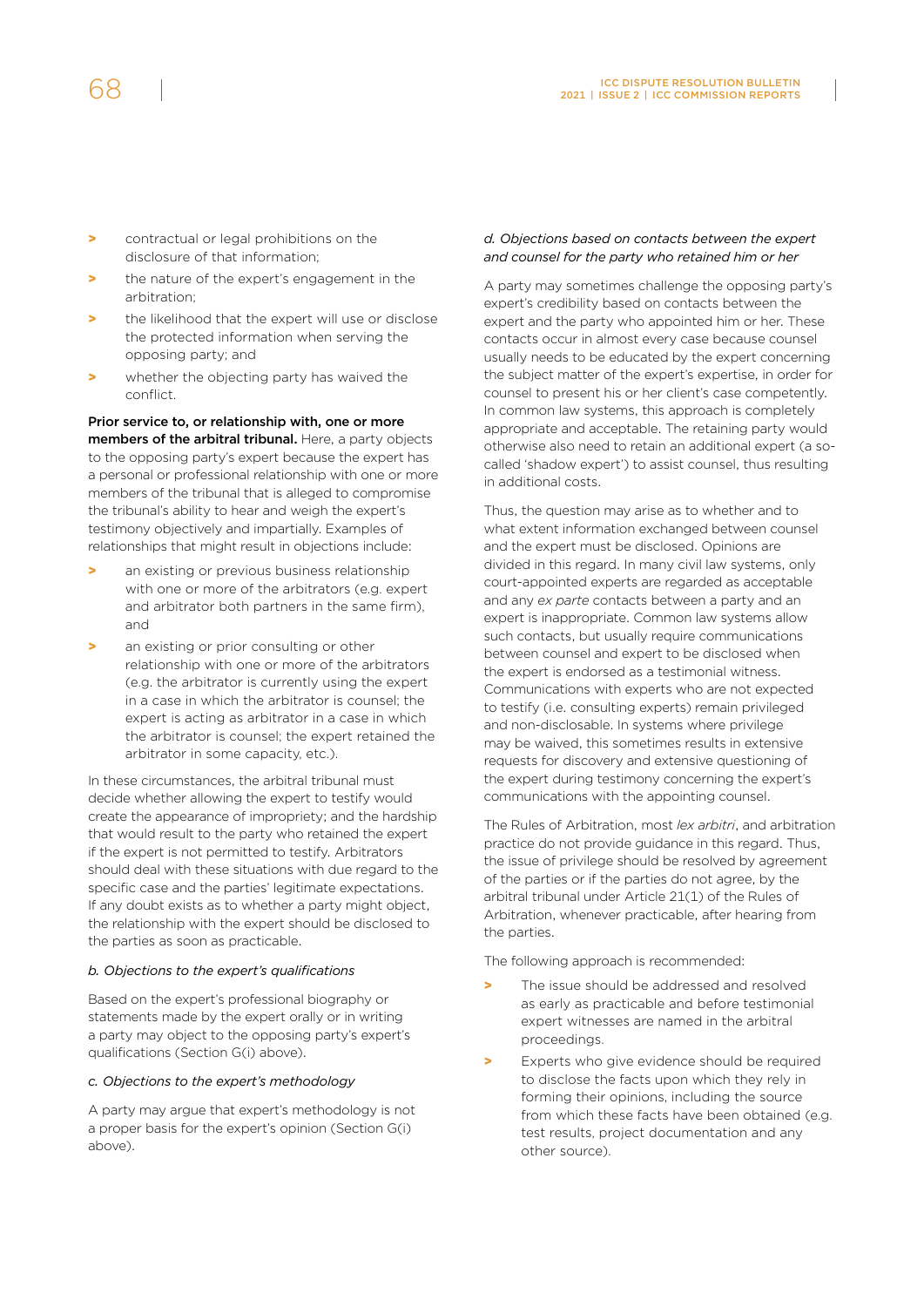> Where the information provided to the expert involves trade secrets or other non-public business information, the arbitral tribunal may enter an appropriate protective order that would preclude the opposing party from using or disclosing the information outside of the arbitration. If the party asserting a trade secret or other confidential information refuses to disclose the information provided to the expert, the arbitral tribunal may choose to preclude the expert from testifying or to limit the weight given to the expert's testimony.

#### **H. What techniques may the arbitral tribunal employ to reduce conflicts in the opinions of party-appointed experts?**

When each side calls its own expert and the experts disagree on one or more material issues, the arbitral tribunal may find it difficult to determine which (if either) expert should be believed and how to weigh the experts' testimony. This is because the arbitrators usually do not have the same technical expertise as the experts.

For example, the experts may differ in the structure of their respective work product, their basic underlying data, or their methodology. Conflicting expert opinions are particularly challenging for the tribunal to resolve where the tribunal cannot find flaws in the experts' methodologies or findings that would enable the tribunal to conclude that one expert's conclusions are more likely to be correct than the others.

To avoid the difficulty that 'dueling experts' sometimes create, some arbitral tribunals appoint their own experts instead of or in addition to party-appointed experts or use witness conferencing (Section II(K) below).

#### **I. May the arbitral tribunal direct partyappointed experts to work together to bridge disagreements and, if so, how?**

Another approach is to require the experts to meet in private to attempt to narrow specific areas of disagreement, which the arbitral tribunal should identify to them. Where the differences cannot be bridged, the arbitral tribunal may require the experts to explain to the tribunal and the parties, in writing, the reasons for the differences and whether the experts' differing approaches both can withstand peer review.

If practicable, this approach works best after the tribunal has received written expert opinions and any comments the parties may have provided, thereby helping the tribunal to focus the hearing on the relevant issues concerning which the experts disagree.

#### **J. What directions, if any, should the arbitral tribunal issue on questioning experts at the hearing?**

The Rules of Arbitration give the arbitral tribunal broad discretion regarding how to conduct the hearing. If the case warrants, the arbitral tribunal will discuss appropriate directions with the parties at a pre-hearing conference (Section II(B) above). In most cases, after the experts have submitted their written reports, the arbitral tribunal will summon the experts to attend a hearing, either because a party requests a hearing or because the arbitral tribunal finds that a hearing would be helpful.

The order and duration of the questioning is up to the arbitrators, unless the parties have agreed otherwise. For example, the arbitral tribunal may direct that counsel for the party who retained the expert should go first, followed by the opposing party's counsel, and then the tribunal. Or the arbitral tribunal may permit the opposing party's counsel to go first, followed by the counsel for the party who retained the expert, and then the tribunal. The tribunal may also decide to ask its questions first, intervene with questions at any time, or ask its questions once the parties have asked their questions.

If the tribunal believes it appropriate, the tribunal may direct or authorize an expert to put questions to other experts or witnesses in relation to the subject matter of the expert's assignment.

#### **K. What is witness conferencing and how can this technique be used?**

If there are several party-appointed experts, the tribunal alternatively may direct that a so-called 'witness conference' be conducted during which the expert, the other experts and any knowledgeable fact witnesses will be heard together. The arbitral tribunal directs the experts and witnesses present in the hearing room to address issues that it considers relevant. Each expert may thus be confronted with what other experts state or asked to engage in a discussion with them. This method is increasingly used to resolve the differences between conflicting expert opinions, but requires the tribunal's active participation and supervision in order to maintain order at the hearing.

#### **L. How should the tribunal use a partyappointed expert's findings when making its decision?**

The tribunal has discretion to decide how much, if any, weight to give to the expert's testimony (Section II(A) above).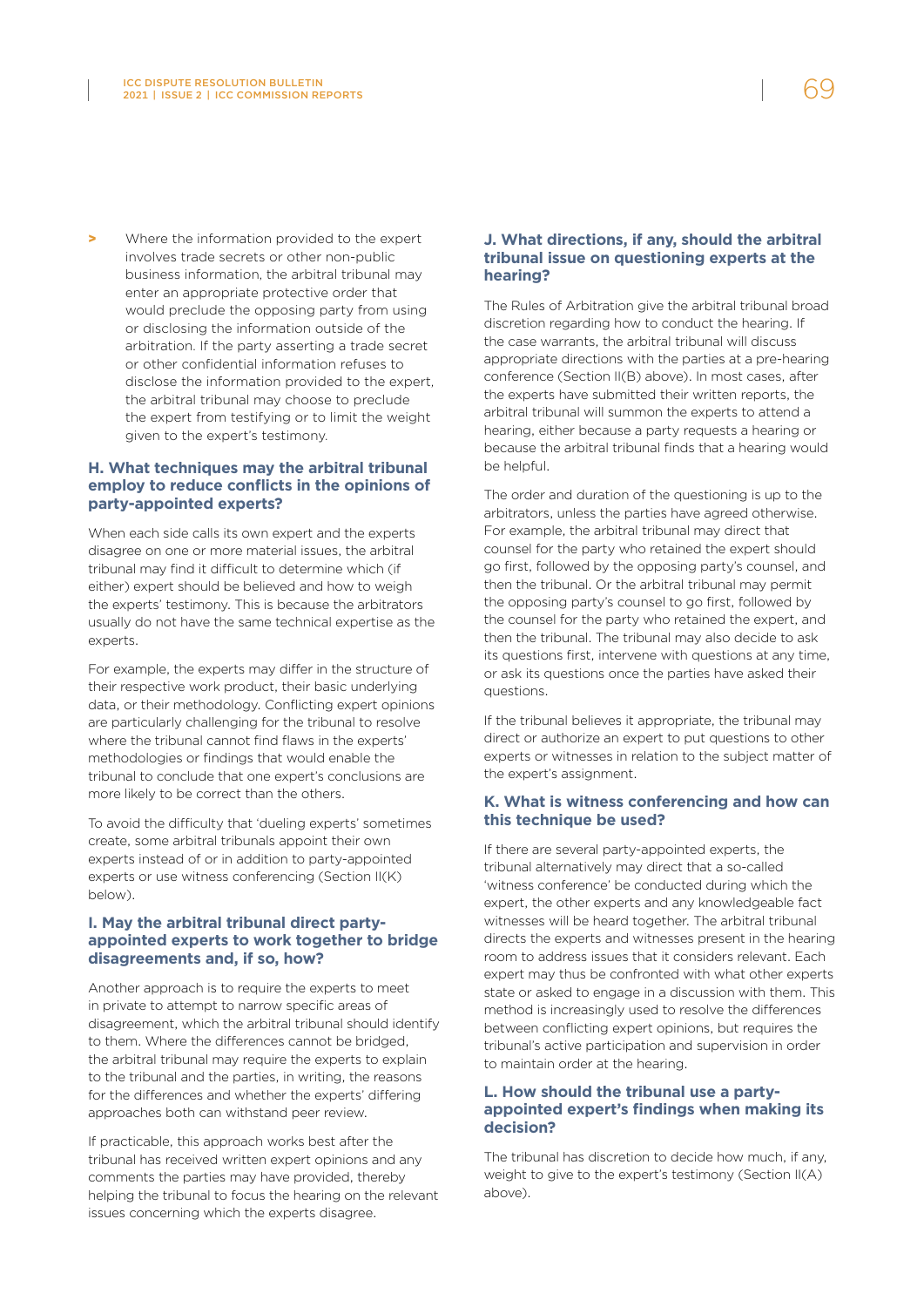#### **M. May the arbitral tribunal award costs and expenses of party-appointed experts?**

Under Article 38(1) of the Rules of Arbitration, costs of the arbitration can include amounts paid to partyappointed experts. Under Article 38(4), the arbitral tribunal has discretion to decide what costs to award and which party or parties shall bear them and in what proportion. As a practical matter, this means that the tribunal can award all, part or none of the experts' fees to the party that advanced those fees.

In international arbitration, the most common approach is to award costs. Some arbitrators award costs in proportion to the outcome of the principal claims. This approach, however, would not preclude capping the recoverability of certain costs, if they are unreasonable. Another approach is for the tribunal to consider costs by categories and to determine the extent to which the party needed to incur these costs in order to establish its case  $3$ 

### III. Tribunal-appointed experts

#### **A. Under what circumstances should the arbitral tribunal retain an expert?**

The arbitral tribunal has a duty to establish the facts of the case and to apply the law to the facts. It may not delegate these duties to an expert.

Article 25(3) of the Rules of Arbitration gives the arbitral tribunal broad authority to retain one or more experts directly, after consulting the parties.<sup>4</sup> The arbitral tribunal can appoint an expert, even if none of the parties ask the tribunal to do so. If, however, all parties object to the tribunal's appointment of an expert, the tribunal should not make the appointment, as at least one party must be willing to pay an advance on the expert's costs (see Appendix III to the Rules of Arbitration, Art. 1(12)).

In general, the arbitral tribunal may appoint an expert for two reasons:

- > to provide evidence regarding disputed facts that require technical expertise or other specialized knowledge to understand or explain (evidentiary function);
- to advise the arbitral tribunal regarding and to illustrate and explain issues that are difficult to understand (although not necessarily disputed) and to prepare the tribunal to hear evidence from the parties, including any party-appointed experts (advisory function).

In determining whether to appoint an expert, the tribunal should consider the following factors:

#### (i) Have one or more parties asked or suggested that the tribunal appoint an expert to assist in establishing relevant disputed facts?

If so, is there a reason why the tribunal should not honor this request, such as irrelevance of the subject matter of the expert's proposed testimony to the outcome of the dispute?

#### (ii) Does the arbitral tribunal itself have the expertise to determine the issue?

Regarding the need to avoid a de facto *in camera* expertise proceedings, see Section II(D)(ii) above.

If the arbitral tribunal does not intend to appoint an expert, but prefers to rely on its own specific knowledge of factual matters to be addressed in the award, this should be discussed with the parties. Before rendering its award, the tribunal should also give the parties an opportunity to comment on any findings that are based on its personal knowledge.

#### (iii) Does a party object to a tribunal-appointed expert? If so, does the objection have merit?

A party might object to a tribunal-appointed expert for various reasons, including, for example (i) unfamiliarity with the process, (ii) sensitivity to the cost of retaining experts in general or a specific candidate whom the tribunal proposes, (iii) dissatisfaction with the qualifications of a specific candidate whom the tribunal proposes, and (iv) a preference for party-appointed experts, rather than a tribunal-appointed expert. Although the tribunal may appoint an expert over a party's objections, it is helpful if the tribunal can build consensus among the parties that an expert should be appointed and that a specific candidate or candidates are suitable to all parties.

<sup>3</sup> ICC Commission on Arbitration and ADR Report, Techniques for Controlling Time and Costs in Arbitration, ICC Publication No. 861-2 (2012), p. 15, para. 89. See also ICC Commission on Arbitration and ADR Report, Decisions on Costs in International Arbitration (2015). Both reports are available at [www.iccwbo.org/commission-arbitration-ADR](http://www.iccwbo.org/commission-arbitration-ADR) and [https://](https://library.iccwbo.org/dr-commissionreports.htm) [library.iccwbo.org/dr-commissionreports.htm](https://library.iccwbo.org/dr-commissionreports.htm)).

<sup>4</sup> Art. 6(1) of the IBA Rules on the Taking of Evidence in International Commercial Arbitration (2020) also provides that the parties should be consulted before the tribunal appoints an expert.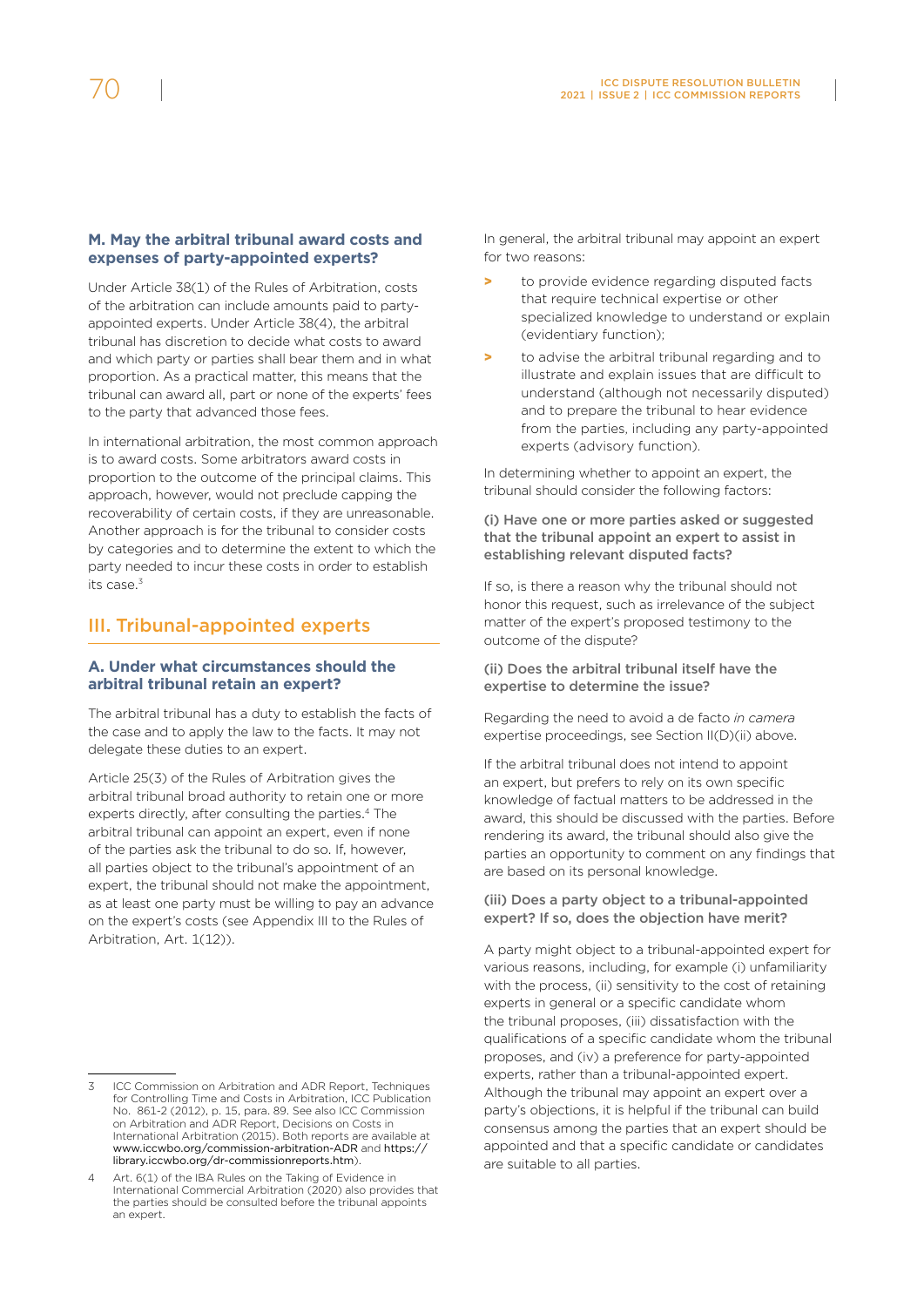(iv) Would the expected benefits of appointing an expert reduce the efficiency of the proceedings and increase time and costs in such a way that the adverse effects might outweigh the benefits?

Not every arbitration needs an expert (Section II(D) above). If the parties already have obtained and submitted expert evidence, it would be unusual (and expensive) for the arbitral tribunal to appoint one or more experts of its own to evaluate the partyappointed experts' work. But if the technical issues involved are sufficiently complex (and the value at stake is sufficiently high), this approach is an option.<sup>5</sup>

#### *a. At what stage of the arbitral proceedings should the arbitral tribunal appoint an expert?*

The tribunal should appoint an expert as soon as possible after the tribunal has precisely identified the issues calling for expertise. In many cases, identifying the specific issues will require that the parties have submitted at least one, if not two, rounds of detailed pleadings. To further clarify the issues, the tribunal may need to issue directions requiring the parties to provide further particulars concerning certain facts and issues.

#### *b. What process should the arbitral tribunal use to appoint an expert?*

Once it has determined that an expert is required, the arbitral tribunal searches for prospective experts with the necessary skills.

The tribunal may use its own contacts to identify a suitable expert, and may also seek assistance from a specialized institution, such as the ICC International Centre for ADR.<sup>6</sup> A proposal by the latter may enhance the expert's credibility.

The arbitral tribunal usually will find it helpful to seek the parties' input on whether the proposed expert is suitable. Thus, the tribunal can:

invite the parties to agree jointly on an expert; or

- > propose the candidate it considers best suited and give the parties an opportunity to comment, in case they have legitimate objections;
- present the parties with a list of suitable experts, from which they may delete those to whom they object (eventually, limiting the number of candidates who may be deleted); or
- present the parties with a list of suitable experts, whom the parties can rank in order of preference, with the candidate scoring the most points selected.

Initial contacts. The tribunal's initial contacts with a potential expert should focus on whether the candidate:

- > possesses the required skills,
- > is willing and available to serve without delaying the schedule for the arbitration,
- > is independent and neutral,
- > is willing to accept appropriate compensation for completing the required tasks,
- > is willing to agree to appropriate confidentiality, and
- > does not have a conflict of interest that should preclude the expert from serving.

Defining the expert's mission. After obtaining a formal assurance of independence and neutrality from the chosen expert, the arbitral tribunal should require the expert to accept a written retainer agreement (including the expert's terms of reference) that covers the following (see Annex 1 below):

- the specific tasks that the expert is requested to accomplish;
- > the procedural directions that the expert is expected to follow; and
- the terms of the expert's financial remuneration and reimbursement of the expert's expenses.

Experts sometimes propose their own format for the retainer agreement and other commercial terms. Depending on the circumstances, these may need to be reviewed and, discarded or amended, as appropriate.

When the expert has executed the retainer agreement. the tribunal formally appoints the expert. This is usually accomplished through a procedural order to which the retainer agreement is attached and which also requires the parties to submit a deposit securing the expert's remuneration.

<sup>5</sup> See ICC Report, [Effective Management of Arbitration: A](https://iccwbo.org/publication/effective-management-of-arbitration-a-guide-for-in-house-counsel-and-other-party-representatives/)  [Guide for In-House Counsel and Other Party Representatives](https://iccwbo.org/publication/effective-management-of-arbitration-a-guide-for-in-house-counsel-and-other-party-representatives/)  [\(2014\)](https://iccwbo.org/publication/effective-management-of-arbitration-a-guide-for-in-house-counsel-and-other-party-representatives/), Topic Sheet 9 'Expert Witnesses', 'Cost/Benefit Analysis'. See also N. Blackaby, C. Partasides with A. Redfern & M. Hunter, *Redfern and Hunter on International Arbitration* (5th ed., OUP, 2015), paras 5-23 and 6-136.

<sup>6</sup> Under the Preamble of the ICC Rules for the Proposal of Experts and Neutrals, the ICC International Centre for ADR will propose an expert, if an arbitral tribunal so requests. Such a proposal is free of charge in ICC Arbitrations. See ICC Rules for the Proposal of Experts and Neutrals, Appendix II, Art. 3(1); see also ICC Commission on Arbitration and ADR Report, *Techniques for Controlling Time and Costs in Arbitration*, ICC Publication No. 861-2 (2012) at para. 63., and [ICC Note to Parties and Arbitral Tribunals on the Conduct of](https://iccwbo.org/publication/note-parties-arbitral-tribunals-conduct-arbitration/)  [the Arbitration](https://iccwbo.org/publication/note-parties-arbitral-tribunals-conduct-arbitration/) (1 Jan. 2021), para. 277.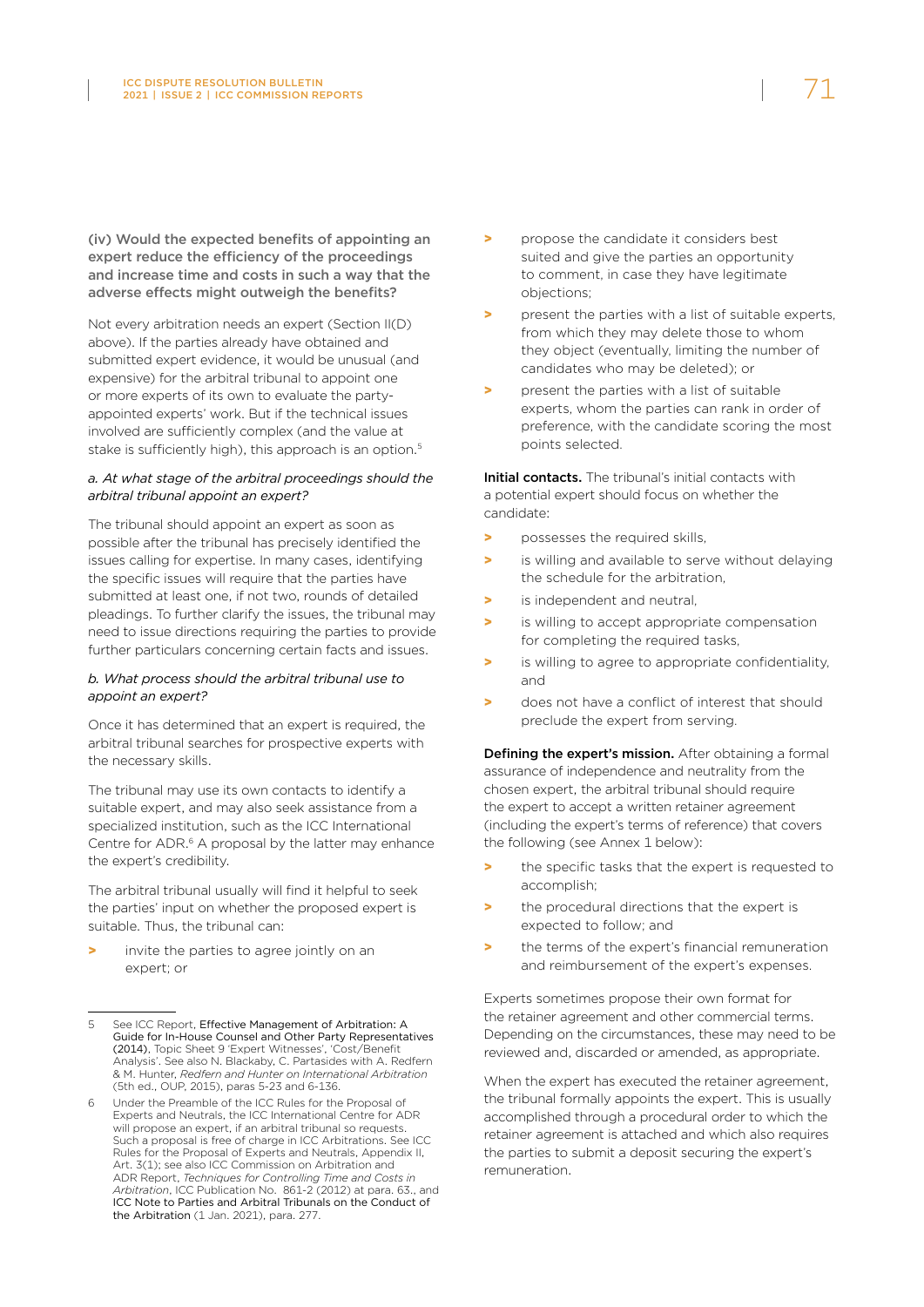Although Article 25(3) of the Rules of Arbitration requires the arbitral tribunal to 'consult' with the parties before appointing an expert, the Rules of Arbitration do not address the parties' role in any detail. Normally, in addition to seeking the parties' comments on whether the tribunal should appoint an expert, the tribunal also will find it helpful, at a minimum, to obtain their comments on the facts to be proved or explained by the expert, how to select the expert, and the terms of the expert's compensation.

#### *c. How can the arbitral tribunal select the 'right' expert?*

Normally, the expert appointed is an individual person, but the tribunal also may appoint legal entities and 'expert teams' as experts. If so, all persons involved (other than purely clerical staff carrying out secretarial or menial tasks) should be disclosed to the parties and be available for questioning at a hearing.

In all circumstances, the arbitral tribunal should select an expert with care and give attention to the following criteria:

Personal acceptability and trustworthiness. The arbitrator(s) and, to the extent possible, the parties should trust the expert's objectiveness and impartiality. For the expert, this requirement amounts to the same standard of objectiveness and impartiality as is expected of arbitrators, including for example:

- > the absence of any appearance of bias caused by the expert's cultural background;
- the absence of any appearance of bias caused by any personal interest in the outcome of the dispute;
- the absence of a subject-matter bias i.e. the expert should not have reached a conclusion before starting to work on the assignment;
- > the absence of a conflict of interest that should preclude the expert from serving.

Communication skills. The expert often will not work in his or her usual work environment, communication culture or preferred working language. In international arbitration, this means that the expert should possess the linguistic skills required to carry out the assignment. It also means that the expert should be capable of presenting his or her findings to the arbitral tribunal and the parties in a structured manner and a way that they can understand as laypersons in the specific field of expertise.

Availability and reliability. It is important that the expert can adhere to an acceptable time schedule for carrying out the agreed mission. When accepting the assignment, the expert should therefore be able

to forecast whether he or she is available, and should remain available to the extent required for carrying out the mission.

#### Professional qualifications and expert skills. The

expert's skill and expertise are the main reasons why the expert is retained, and the arbitral tribunal should give this factor the most weight when selecting an expert. Because the required skills will vary from case to case, the tribunal should define the type of expertise that is required as thoroughly and precisely as possible, taking into account the relevant disputed issues.

If the arbitral tribunal seeks assistance from the ICC International Centre for ADR or another specialized institution, it should inform the institution about the relevant criteria when requesting a proposal.

#### *d. What terms should the expert's retainer agreement contain?*

The expert will perform services on a contractual basis. The legal framework, including the issue of who is contracting with the expert, depends on the specific legal setting and thus will vary from case to case. Normally, this does not cause problems, so long as the expert's remuneration is secured by an advance payment for fees and expenses.

Parties to the contract. Several different approaches exist for identifying who should be the parties to the retainer agreement.

The most common approach is for the arbitral tribunal to contract with an expert in the name and on behalf of all parties to the dispute. The arbitral tribunal's authority to do so comes from Article 25(1) of the Rules of Arbitration, which empowers the tribunal 'to establish the facts of the case by all appropriate means'.

Alternatively, the arbitral tribunal may make the appointment in its own name, relying on its explicit authority to appoint experts. If so, liability for the expert's remuneration should be shifted to the parties by means of an advance on costs paid by the parties (see Appendix III to the Rules of Arbitration, Art. 1(12)). or by incorporating an appropriate provision in the terms of reference.

The parties' arbitration agreement, as well as applicable mandatory law (e.g. *lex arbitri*) also may impact the terms of the agreement with the expert.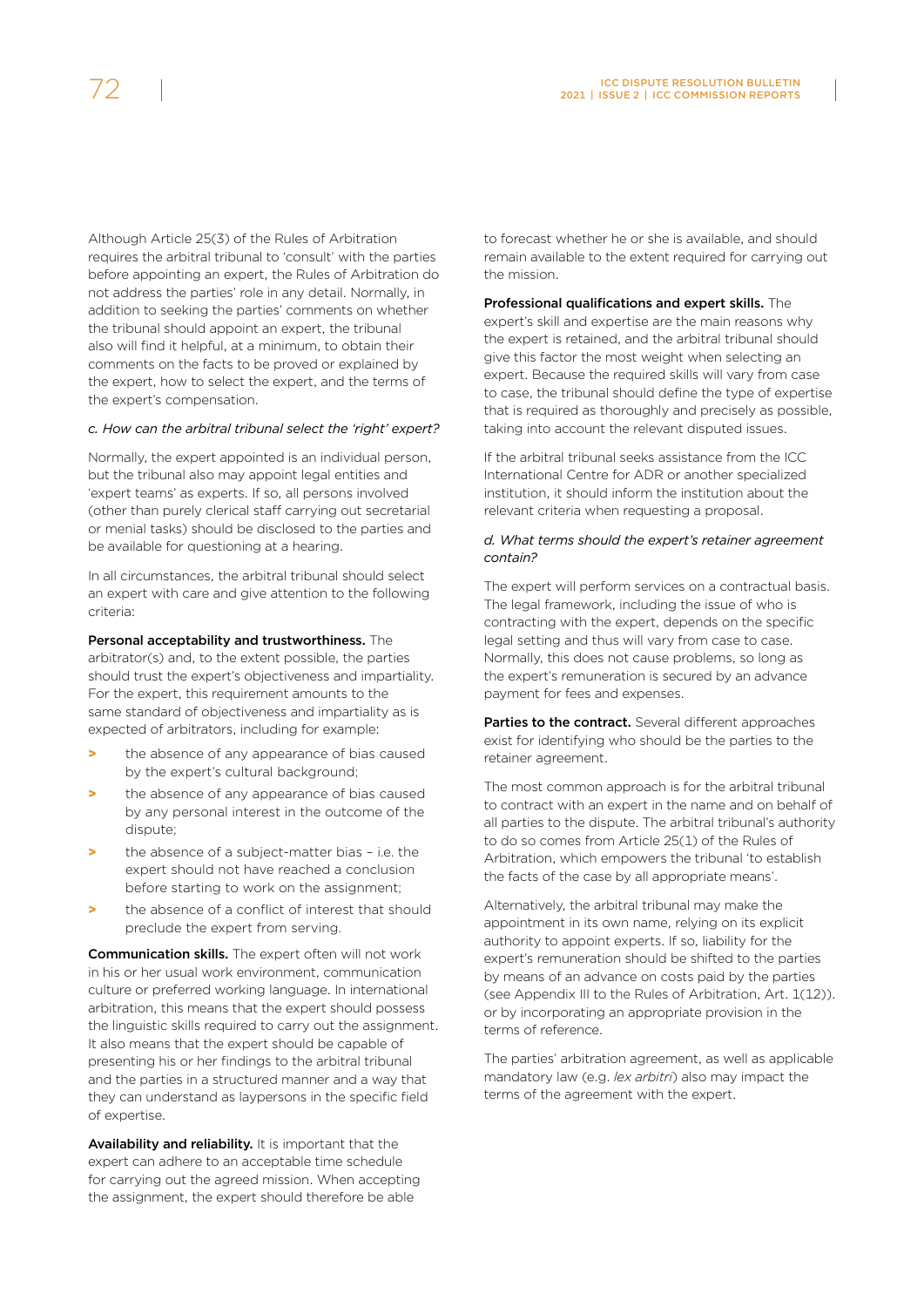Terms concerning the expert's mission<sup>7</sup> and the tribunal's procedural requirements. The Rules of Arbitration do not specify formal requirements, such as the need to have the terms signed by the parties or the expert. In practice, the arbitral tribunal often includes the terms of the expert's mission in the procedural order formally appointing the expert.

Even then, however, the arbitral tribunal should make appropriate agreements with the expert because the expert is not a party to the arbitration, and the procedural order will not bind the expert unless the expert agrees to it.

Although the Rules of Arbitration do not expressly require the parties to be involved in drafting the expert's retainer agreement, it is good practice for the arbitral tribunal to draft the expert's retainer agreement and then submit its draft to the parties for comments. These comments should be directed at the scope of the expert's mission, with the goal of securing as much agreement as possible.

In appropriate circumstances, it may be useful to involve the expert in the drafting of his or her mission, as the parties and the tribunal might not have fully grasped the extent of the relevant problem. On the other hand, the expert may not yet have been appointed and the expert's remuneration may not yet be secured by a deposit for fees and expenses. Nor is the expert likely to be in possession of all information needed to provide meaningful suggestions.

Moreover, because the wording of the issues to be addressed by the expert may give rise to debates between the parties, it may be preferable not to involve the expert too much at this stage. Instead, the tribunal should include an umbrella provision in the expert's mission along the following lines:

> If the expert, while carrying out the mission, becomes aware that any issue to be addressed in the expert report is not appropriately phrased, or if the expert becomes aware of a relevant issue not mentioned in these terms of reference, then the expert shall advise the arbitral tribunal thereof immediately. The arbitral tribunal shall have the right to modify and/or amend these terms of reference as it deems fit after having heard the parties.

See Annex II and Section III(D)(ii) of the updated report 'Issues for Experts Acting Under the ICC Expert Rules on the ICC Rules of Arbitration' (2021), published in this issue of the Bulletin and also available at www.iccwbo.org/ commission-arbitration-ADR and https://library.iccwbo. org/dr-commissionreports.htm. Rules of Arbitration' (2021) available at [www.iccwbo.org/commission-arbitration-ADR](http://www.iccwbo.org/commission-arbitration-ADR) and <https://library.iccwbo.org/dr-commissionreports.htm>.

The expert's terms of reference can be attached as an exhibit to the retainer agreement or referenced in the retainer agreement and defined in a separate document. Normally, the arbitral tribunal will want to cover the following: (i) identification of the arbitration; (ii) expert's name and address (if a legal entity is appointed as expert, the responsible individual should be named); (iii) identification of the information (e.g. documents, specimens, etc.) to be communicated to the expert; (iv) general description of the tasks that the expert is expected to perform; (v) description of the expert's right to remuneration and reimbursement of expenses (including fees for the expert's employees, allowances for appropriate travel and accommodation, etc.) and any advance payments; (vi) duty to maintain confidentiality; (vii) obligation to be truthful and impartial; (viii) duty to disclose the expert's contacts with the parties<sup>8</sup> or potential sources of conflicts of interest before and during the arbitration; (ix) basic rules for communications among the expert, the parties and the tribunal so as to protect the transparency of the expert's performance; (x) basic rules for monitoring costs and readjusting the advance on the expert's costs; (xi) provisional timetable; (xii) scope of the expert's liability and grounds for termination; (xiii) affirmation of the parties' right to comment on the expert's report and to question the expert at the hearing; and (xiv) the arbitral tribunal's power to adjust the expert's terms of reference as necessary.9

Defining the expert's mission. The arbitral tribunal should clearly describe the scope and substance of the questions to be answered by the expert, and clearly distinguish between the disputed and the undisputed facts of the matter.

Procedures regarding remuneration. For obvious practical reasons, the arbitral tribunal should not permit the expert to begin work without obtaining agreement on the expert's remuneration and reimbursement of the expert's expenses and the parties' payment of an advance on costs and expenses. This is explicitly addressed in Articles 37(2) and (6) of the Rules of Arbitration and Article 1(12) of Appendix III.

<sup>8</sup> Unlike party-appointed expert witnesses, tribunal-appointed experts normally should not have any private contact with any of the parties. Contacts with a party outside the arbitral tribunal's control are inappropriate. Consequently, all contacts with a party or counsel are subject to full disclosure.

<sup>9</sup> A checklist for experts' terms of reference is attached as Annex I.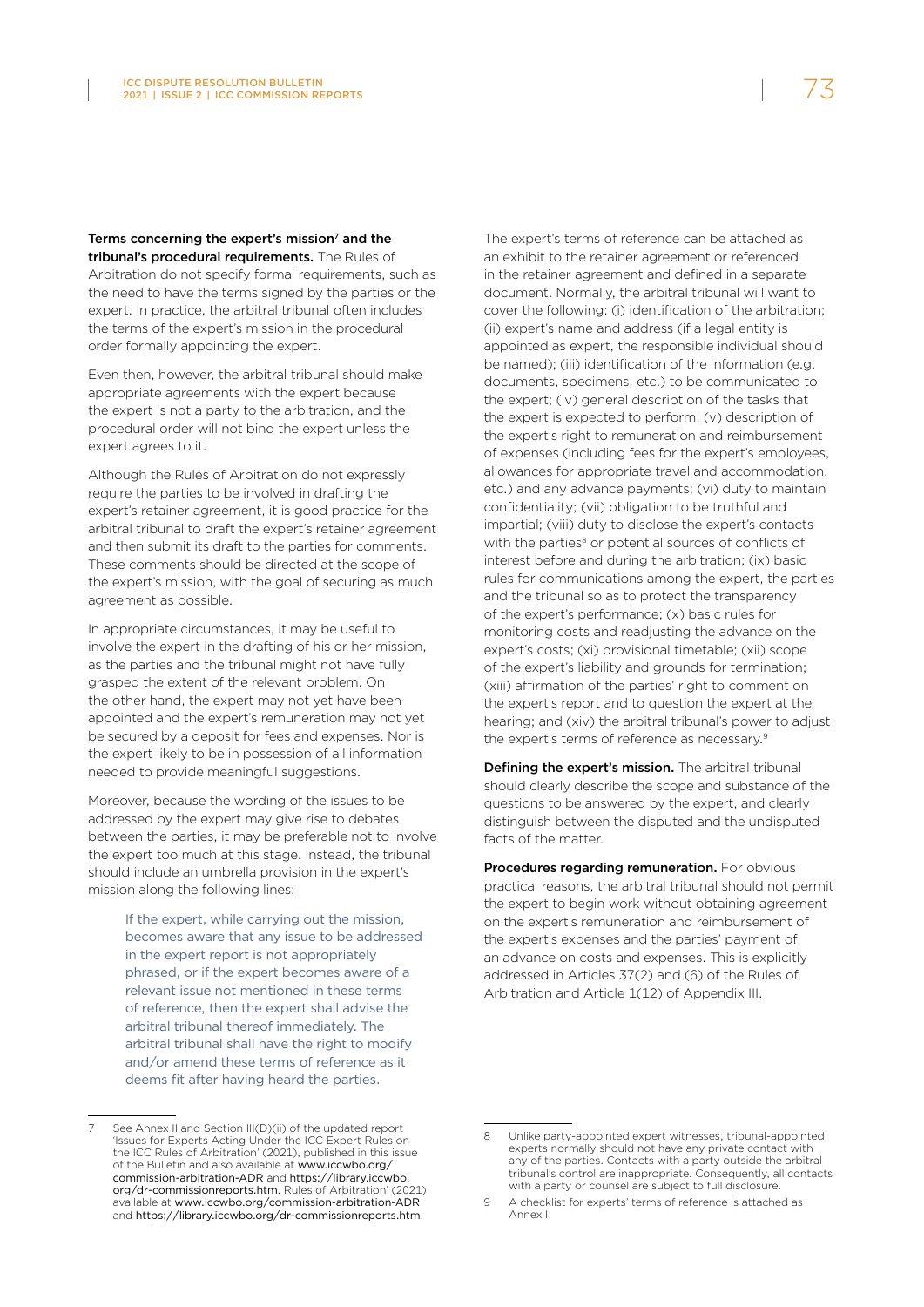The arbitral tribunal should fix the advance on the expert's costs and expenses at an amount that will in all likelihood cover the total anticipated amount of the expert's costs and expenses. Thus, the tribunal should ask the expert to report as soon as the expert believes that the advance is likely to be insufficient.

The Rules of Arbitration do not specify how the parties are to bear the advance on costs, and the tribunal has discretion in this regard. If one party refuses to pay its share, the arbitral tribunal may request the other party to pay that share, if appropriate under the circumstances. If a party does not pay the advance on costs, the expert's work thus will not proceed, and the arbitral tribunal may take adverse inferences against the party who refused to pay (on the final allocation of expert costs, see Section III(B)(iii) below).

Likewise, the Rules of Arbitration do not address the question as to who shall administer the advance payment of the expert's costs. Although it is possible to request that the advance payment be made to the expert, who will then render account to the arbitral tribunal and the parties, this approach is not recommended. A better practice is for the arbitral tribunal to require that payment be made into a special account that it administers (normally through the chairman, in the case of a panel) or to order payment into an ICC account administered by the Secretariat of the ICC International Court of Arbitration under the arbitral tribunal's direction. The arbitral tribunal shall be responsible for ensuring the payment by the parties of such fees and expenses (see Appendix III to the Rules of Arbitration, Art. 1(12)).

#### *e. What should be the arbitral tribunal's role in directing the expert's work?*

The arbitral tribunal will order the expert to commence carrying out the expert's mission.

For practical reasons, the expert will have a high degree of independence when carrying out the mission. But because the arbitral tribunal is responsible for establishing the truth, ensuring efficient proceedings, and rendering an enforceable award, the tribunal retains supervisory responsibility over the expert's conduct and performance.

The arbitral tribunal should adopt appropriate measures to ensure that the expert receives from the parties the support needed to carry out the mission. If necessary or if the expert requests, the arbitral tribunal should require the parties to support the expert, for example, by responding to the expert's questions, by granting access to sites and physical evidence and by accompanying the expert during site visits and attending meetings if the expert requests.

In most cases, this sort of assistance from the tribunal will be needed only if one party does not voluntarily cooperate with the expert.

The arbitral tribunal should also adopt appropriate measures to ensure that the expert observes the parties' right to be heard and respects the terms of reference defining the scope of the expert's mission. Thus, for example, the arbitral tribunal should include the following measures to ensure transparency in the flow of information:

- Generally, the expert should not communicate with a party without the other party being included (i.e. no private meetings, no letters unless copied to all, no telephone conferences unless all parties may listen).
- If the expert absolutely must communicate with one party, the arbitral tribunal should make sure (to the extent possible) that the other party is informed of this communication and its purpose and contents as soon as possible.
- Both parties must have a chance to be present if the expert questions one party or visits a site. The other party must be informed if the expert requests documents from one party. Documents obtained from one party must be made available to the other party. If the expert works on a site owned by a party, the arbitral tribunal should ensure that the other party is duly informed and also obtains access to the site.
- According to the second sentence of Article 25(3) of the Rules of Arbitration, the arbitral tribunal, upon its own initiative or a party's request, must give the parties the opportunity to question any tribunal-appointed expert at a hearing.

Where the information to be provided to the expert involves trade secrets or other non- public business information, the arbitral tribunal should provide appropriate directions that address the parties' legitimate interests in protecting confidential business information (Section II(G)(ii)(d) above).

When fulfilling its responsibilities, the arbitral tribunal may need to communicate with the expert, and the expert may need to communicate with the arbitral tribunal whenever a difficulty arises. These communications are often informal and may be essential to the efficient completion of the expert's mission. The parties may be concerned about such communications taking place without the parties being fully informed. Opinions are divided as to whether private communications between the arbitral tribunal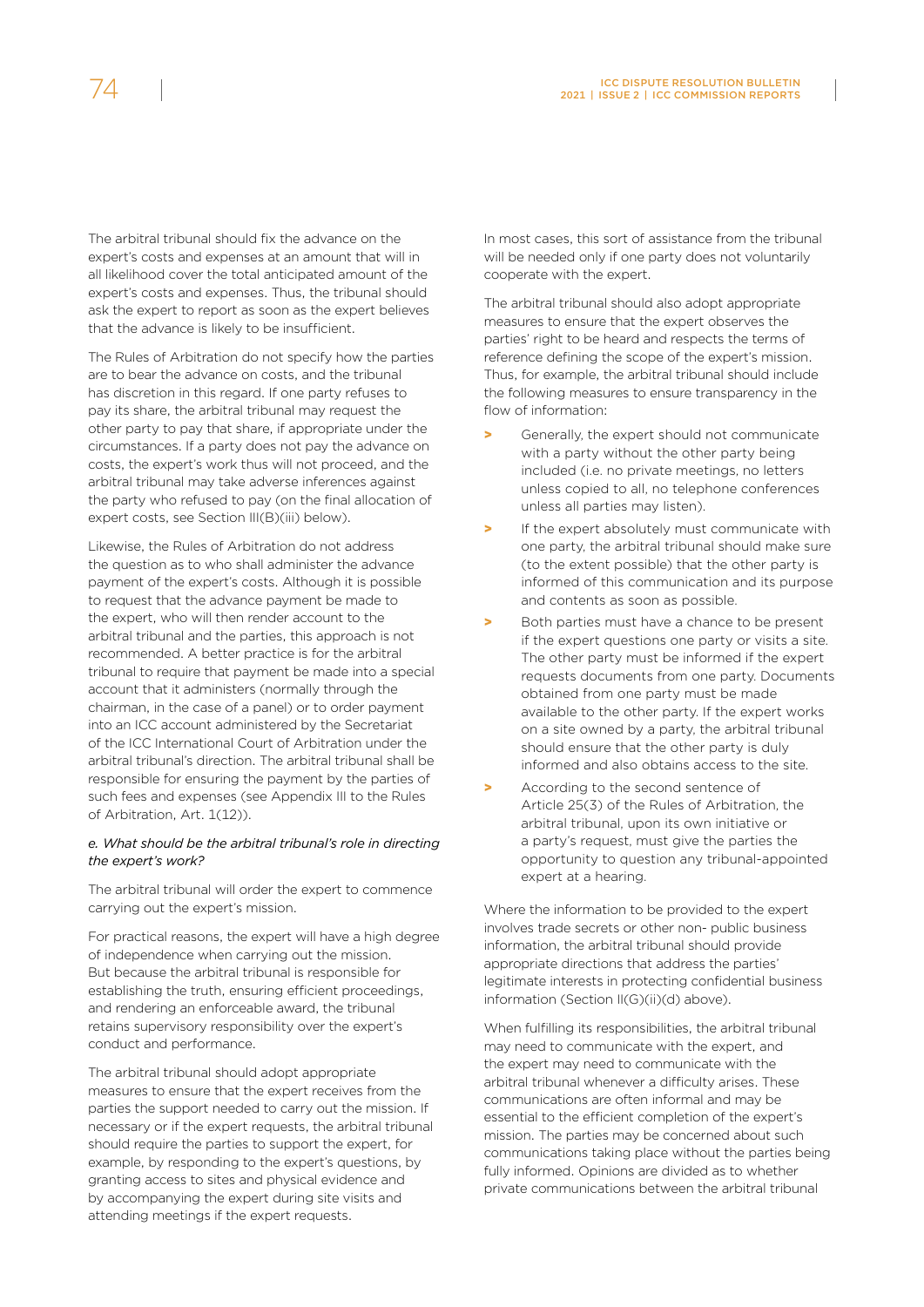and the expert should be allowed and, if so, to what extent. Thus, the arbitral tribunal should exercise great caution in this regard.10

#### **B. What guidance should the arbitral tribunal provide regarding the expert's report?**

It is common practice in international arbitration for a tribunal-appointed expert to provide the arbitral tribunal and the parties with one or more written reports.

The Rules of Arbitration do not contain any requirements regarding the form or content of the expert's report. Thus, unless the applicable law or the expert's terms of reference provide otherwise, issues relating to the form of the report are up to the expert.

That said, the arbitral tribunal may wish to include, in the expert's terms of reference or separately, guidance on how the report is to be presented and structured on the issues to be covered. The report should meet at least the following basic requirements:

- The report should answer the questions contained in the expert's mission in a comprehensive manner.
- > The report should allow the arbitral tribunal to form its own opinion on the issues that were submitted to the expert.
- The report should be self-contained in the sense that the arbitral tribunal and the parties may understand how and why the expert arrived at each specific conclusion.

It also is entirely appropriate for the tribunal to provide guidance to the expert on communications with parties during preparatory work, as well as concerning site visits, reporting duties, time scheduling and other issues that have nothing to do with the expert's findings.

#### (i) What should the arbitral tribunal do with the expert's report?

Once the expert submits his written report to the arbitral tribunal (in a sufficient number of copies), the tribunal should communicate it to the parties with further procedural directions. Normally, the parties will be given the opportunity to comment in writing before the oral hearing, at which they will have the right to examine the expert.

The tribunal may instruct the expert first to submit a draft report, so as to ascertain that the report has the required quality and form. Experience shows that this method of quality control is useful.

If the parties agree or the arbitral tribunal directs, the expert may be invited to present a summary of the draft report at a meeting, at which the parties will be invited to comment on the preliminary findings. The expert can then take into account these comments when finalizing the report. This approach has the advantage of allowing corrections and amendments to be made, but may occasionally result in protracted discussions and unjustified attacks on the expert's credibility.

(ii) What directions, if any, should the arbitral tribunal issue on the questioning of experts during the hearing?

#### *a. Procedural aspects*

From a common law perspective, the expert's written report is to be regarded as direct testimony, and the expert's oral evidence is limited to responses to questions from the arbitral tribunal and the parties and their representatives. From a civil law perspective, the report is also considered as evidence, although with special probative value as it is evidence from a knowledgeable neutral third party acting under the arbitral tribunal's control. Regardless of the expert's conclusions, the authority to establish the facts rests with the arbitral tribunal, which retains the right not to follow the expert's findings.

The Rules of Arbitration (and, in most cases, the applicable law) do not require a specific form of questioning. Unless the parties have agreed that the questioning shall be conducted in a particular manner, or the terms of reference so require, the arbitral tribunal will usually discuss and determine at a preparatory conference how experts are to be questioned.

The method chosen will depend on each individual case. The emerging trend is for the parties to drive the expert's examination, as one would expect under the common law approach. Another approach is for the arbitral tribunal to take an active role in the questioning, leaving the parties with the right to submit additional relevant questions.

<sup>10</sup> If the IBA Rules on the Taking of Evidence in International Commercial Arbitration (2020) apply, the arbitral tribunal should comply with Article 6(5), which states: 'The Parties may examine any information, Documents, goods, samples, property, machinery, systems, processes or site for inspection that the Tribunal-Appointed Expert has examined and any correspondence between the Arbitral Tribunal and the Tribunal-Appointed Expert.'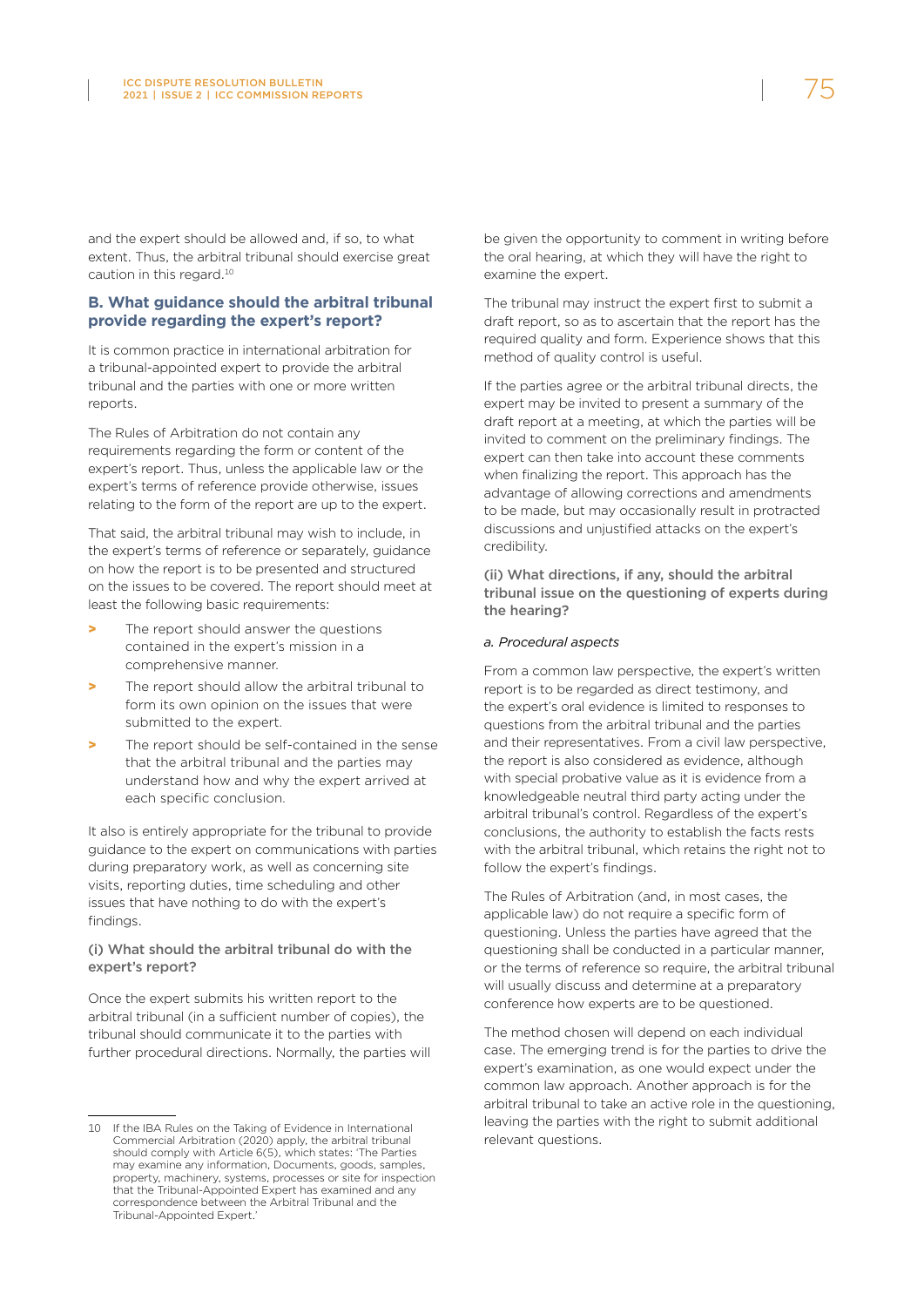#### *b. Disagreements that may occur at the hearing*

The following matters relating to experts may be a cause of disagreement during the hearing:

Whether and which additional questions should be put to the expert. After consulting the parties, the arbitral tribunal has discretion regarding whether the expert must supplement the expert report (either because it did not answer all questions that the arbitral tribunal defined or because further questions have arisen). If the parties agree that no additional questions should be put to the expert, this is not an issue. The arbitral tribunal also must decide whether an expert must answer questions to which the other party objects.

Whether another expert should be appointed. In rare cases, the arbitral tribunal, the parties, or both may have the impression that the expert has not done a good job or is incompetent. In this case, the tribunal must decide, after hearing from the parties, whether another expert should be appointed. The tribunal may appoint a second expert only if at least one party agrees and is willing to make the advance payment.

The expert's conclusions. The arbitral tribunal must assess the expert's conclusions and decide the case after hearing from the parties. This does not apply, however, in the rare cases where the parties stipulate regarding certain facts or conclusions after receiving and jointly disagreeing with the expert's report.

(iii) What directions or decisions may the arbitral tribunal issue regarding the costs and expenses of tribunal-appointed experts?

The same principles applicable to party-appointed experts govern the allocation of the fees and expenses of a tribunal-appointed expert (Section II(M)). The only difference is that in most cases these expenses are paid out of a deposit to which one or all parties have contributed as directed by the arbitral tribunal. The parties' respective contributions to the deposit should be in the final award allocating costs.

(iv) May the arbitral tribunal use an expert as advisor in private meetings and, if so, how?

Parties and counsel may be instinctively opposed to an expert acting as advisor to the arbitrators in private meetings, and this practice is rare.

In certain complex and technically difficult cases, however, an expert capable of explaining certain technical terms or other experts' reports may be useful in helping the arbitrators to understand the facts correctly and assure the quality of the reasoning underlying the award.

If the arbitral tribunal wishes to use an expert as an internal advisor, it is good practice for the tribunal to raise the issue beforehand with the parties and to obtain their explicit agreement in advance.

When the tribunal wishes to use an expert as an advisor, the tribunal, the expert and the parties should all understand the following:

- > the expert shall only function as an advisor, and shall not be responsible for finding any new facts or evaluating facts;
- the expert's task will be limited to explaining information on technical issues submitted by the parties (including any party-appointed experts); and
- the expert will not become a decision-maker and will not exceed the role described above.

The above should be recorded in writing. Unless such an agreement is reached, arbitral tribunals usually will abstain from adopting this approach.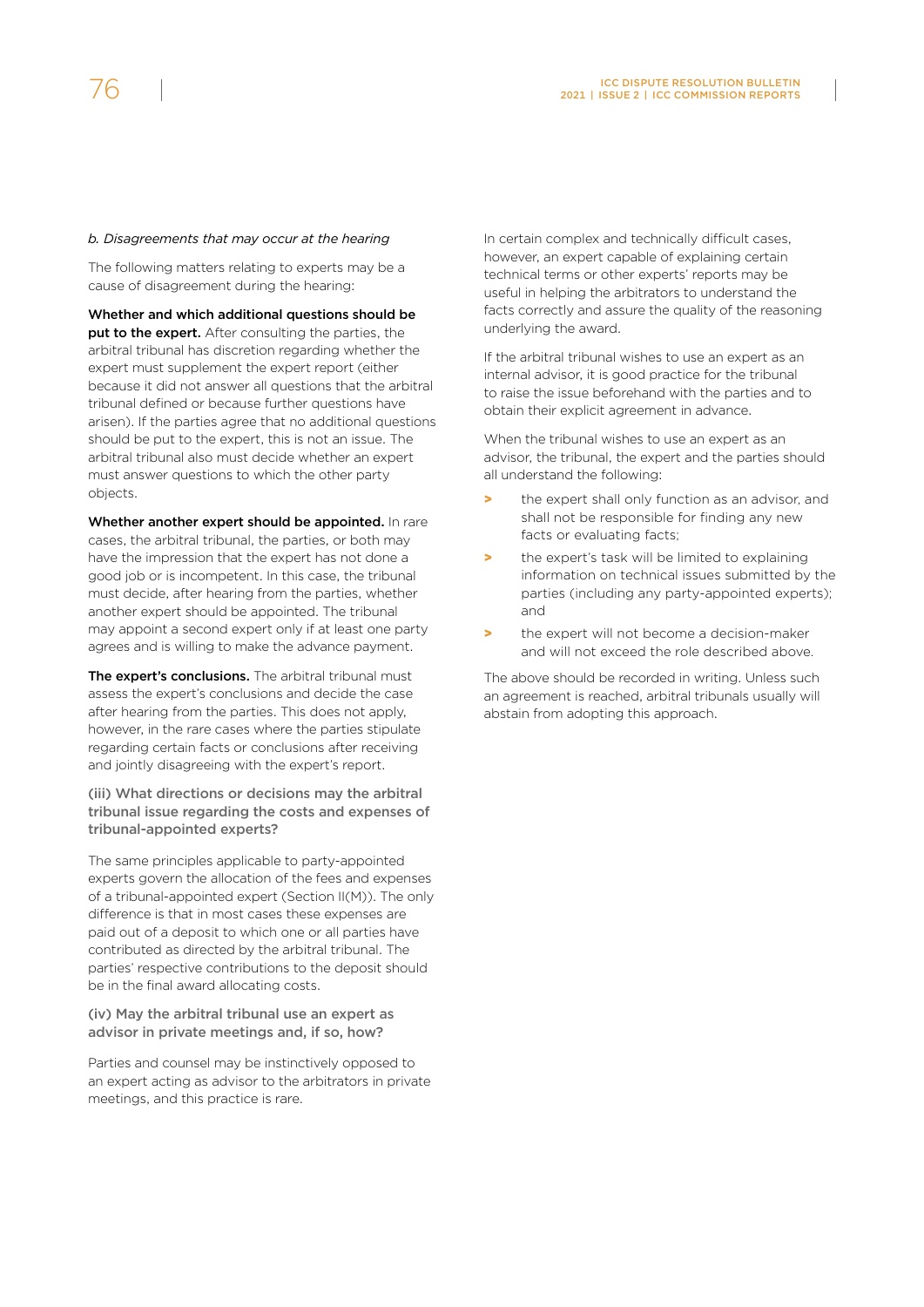# Annex I - Checklist for experts' terms of reference

An expert's terms of reference normally will cover the following topics:

- (i) Identification of the arbitration proceedings
- (ii) Name and address of the expert (in case of a legal entity appointed as expert, the responsible individual also should be named)
- (iii) Identification of information (documents, specimens, etc.) to be communicated to the expert
- (iv) Definition of the expert's tasks
- (v) Definition of the expert's rights:
	- > Remuneration and reimbursement of expenses (including fees for the expert's employees and charges for travel and accommodation, if appropriate)
	- > Advance payments
- (vi) The expert's secondary obligations:
	- > Duty to maintain confidentiality
	- > Obligation to be truthful and impartial
	- > Duty to disclose the expert's contacts with the parties and potential conflicts of interests prior to and during arbitral proceedings
- (vii) General rules for the conduct of the expertise:
	- > Basic rules for communications between the expert, the parties and the tribunal to ensure the expertise proceedings are fully transparent
	- > Basic rules for monitoring costs and readjusting the advance on expert's costs
	- Provisional timetable

> Power of the arbitral tribunal to adjust the expert's terms of reference if so required by the expert's findings (normally exercised after consulting the parties)

(viii) Items that might be included:

- > Scope of the expert's liability
- > Grounds for dismissal
- > Affirmation of the parties' right to comment on the expert's report and to question the expert at an oral hearing upon request.